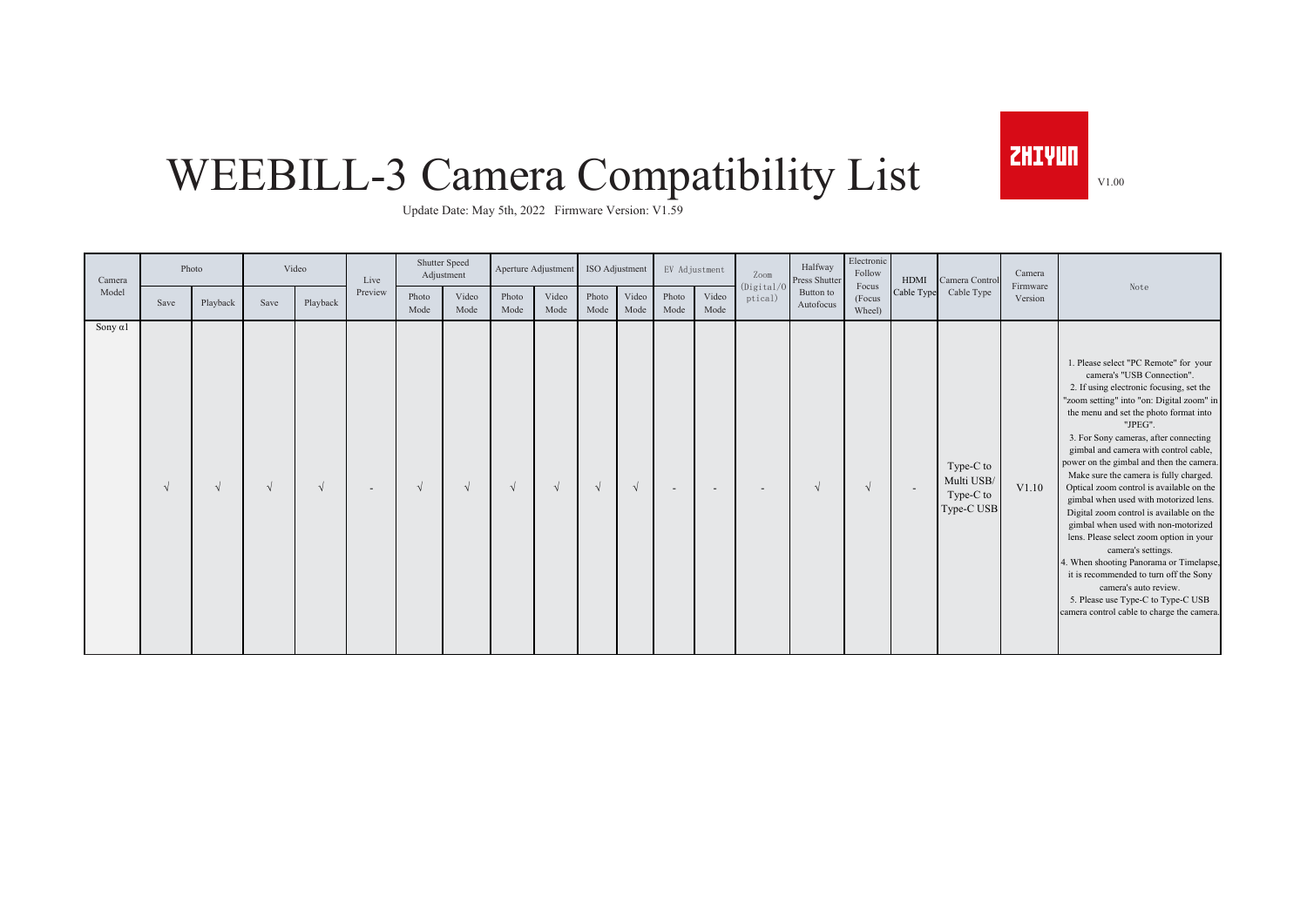| Sony $\alpha$ 9                                                                                                                                                                                                                                                                                                                                                                                                                                       | Sony $\alpha$ 9 II                                                                                                                                                                                                                                                                                                                                                                                                                                                                                                                                                                                                                                                                                                                               |
|-------------------------------------------------------------------------------------------------------------------------------------------------------------------------------------------------------------------------------------------------------------------------------------------------------------------------------------------------------------------------------------------------------------------------------------------------------|--------------------------------------------------------------------------------------------------------------------------------------------------------------------------------------------------------------------------------------------------------------------------------------------------------------------------------------------------------------------------------------------------------------------------------------------------------------------------------------------------------------------------------------------------------------------------------------------------------------------------------------------------------------------------------------------------------------------------------------------------|
| $\sqrt{ }$                                                                                                                                                                                                                                                                                                                                                                                                                                            | $\sqrt{ }$                                                                                                                                                                                                                                                                                                                                                                                                                                                                                                                                                                                                                                                                                                                                       |
| $\sqrt{}$                                                                                                                                                                                                                                                                                                                                                                                                                                             | $\sqrt{ }$                                                                                                                                                                                                                                                                                                                                                                                                                                                                                                                                                                                                                                                                                                                                       |
| $\sqrt{}$                                                                                                                                                                                                                                                                                                                                                                                                                                             | $\sqrt{ }$                                                                                                                                                                                                                                                                                                                                                                                                                                                                                                                                                                                                                                                                                                                                       |
| $\sqrt{ }$                                                                                                                                                                                                                                                                                                                                                                                                                                            | $\sqrt{ }$                                                                                                                                                                                                                                                                                                                                                                                                                                                                                                                                                                                                                                                                                                                                       |
| $\sim$                                                                                                                                                                                                                                                                                                                                                                                                                                                |                                                                                                                                                                                                                                                                                                                                                                                                                                                                                                                                                                                                                                                                                                                                                  |
| $\sqrt{ }$                                                                                                                                                                                                                                                                                                                                                                                                                                            | $\sqrt{ }$                                                                                                                                                                                                                                                                                                                                                                                                                                                                                                                                                                                                                                                                                                                                       |
| $\sqrt{ }$                                                                                                                                                                                                                                                                                                                                                                                                                                            | $\sqrt{ }$                                                                                                                                                                                                                                                                                                                                                                                                                                                                                                                                                                                                                                                                                                                                       |
| $\sqrt{}$                                                                                                                                                                                                                                                                                                                                                                                                                                             | $\sqrt{ }$                                                                                                                                                                                                                                                                                                                                                                                                                                                                                                                                                                                                                                                                                                                                       |
| $\sqrt{ }$                                                                                                                                                                                                                                                                                                                                                                                                                                            | $\sqrt{ }$                                                                                                                                                                                                                                                                                                                                                                                                                                                                                                                                                                                                                                                                                                                                       |
| $\sqrt{}$                                                                                                                                                                                                                                                                                                                                                                                                                                             | $\sqrt{ }$                                                                                                                                                                                                                                                                                                                                                                                                                                                                                                                                                                                                                                                                                                                                       |
| $\sqrt{}$                                                                                                                                                                                                                                                                                                                                                                                                                                             | $\sqrt{ }$                                                                                                                                                                                                                                                                                                                                                                                                                                                                                                                                                                                                                                                                                                                                       |
| $\sim$                                                                                                                                                                                                                                                                                                                                                                                                                                                | $\sim$                                                                                                                                                                                                                                                                                                                                                                                                                                                                                                                                                                                                                                                                                                                                           |
| $\sim$                                                                                                                                                                                                                                                                                                                                                                                                                                                | $\overline{\phantom{a}}$                                                                                                                                                                                                                                                                                                                                                                                                                                                                                                                                                                                                                                                                                                                         |
| $\overline{\phantom{a}}$                                                                                                                                                                                                                                                                                                                                                                                                                              | $\overline{\phantom{a}}$                                                                                                                                                                                                                                                                                                                                                                                                                                                                                                                                                                                                                                                                                                                         |
| $\sqrt{ }$                                                                                                                                                                                                                                                                                                                                                                                                                                            | $\sqrt{ }$                                                                                                                                                                                                                                                                                                                                                                                                                                                                                                                                                                                                                                                                                                                                       |
| $\sqrt{ }$                                                                                                                                                                                                                                                                                                                                                                                                                                            | $\sqrt{}$                                                                                                                                                                                                                                                                                                                                                                                                                                                                                                                                                                                                                                                                                                                                        |
| $\overline{\phantom{a}}$                                                                                                                                                                                                                                                                                                                                                                                                                              | $\sim$                                                                                                                                                                                                                                                                                                                                                                                                                                                                                                                                                                                                                                                                                                                                           |
| Type-C to<br>Multi USB                                                                                                                                                                                                                                                                                                                                                                                                                                | Type-C to<br>Multi USB                                                                                                                                                                                                                                                                                                                                                                                                                                                                                                                                                                                                                                                                                                                           |
| V6.00                                                                                                                                                                                                                                                                                                                                                                                                                                                 | V2.00                                                                                                                                                                                                                                                                                                                                                                                                                                                                                                                                                                                                                                                                                                                                            |
| 1. Please select "PC Remote" for your<br>camera's "USB Connection".<br>2. For Sony cameras, after connecting<br>gimbal and camera with control cable,<br>power on the gimbal and then the camera.<br>Make sure the camera is fully charged.<br>3. When shooting Panorama or Timelapse,<br>it is recommended to turn off the Sony<br>camera's auto review.<br>4. To trigger electronic focus, please<br>set "Manual Focus (MF)" under<br>"focus mode". | 1. Please select "PC Remote" for your<br>camera's "USB Connection".<br>2. If using electronic focusing, set the<br>"zoom setting" into "on: Digital zoom" in<br>the menu and set the photo format into<br>"JPEG".<br>3. For Sony cameras, after connecting<br>gimbal and camera with control cable,<br>power on the gimbal and then the camera.<br>Make sure the camera is fully charged.<br>Optical zoom control is available on the<br>gimbal when used with motorized lens.<br>Digital zoom control is available on the<br>gimbal when used with non-motorized<br>lens. Please select zoom option in your<br>camera's settings.<br>4. When shooting Panorama or Timelapse,<br>it is recommended to turn off the Sony<br>camera's auto review. |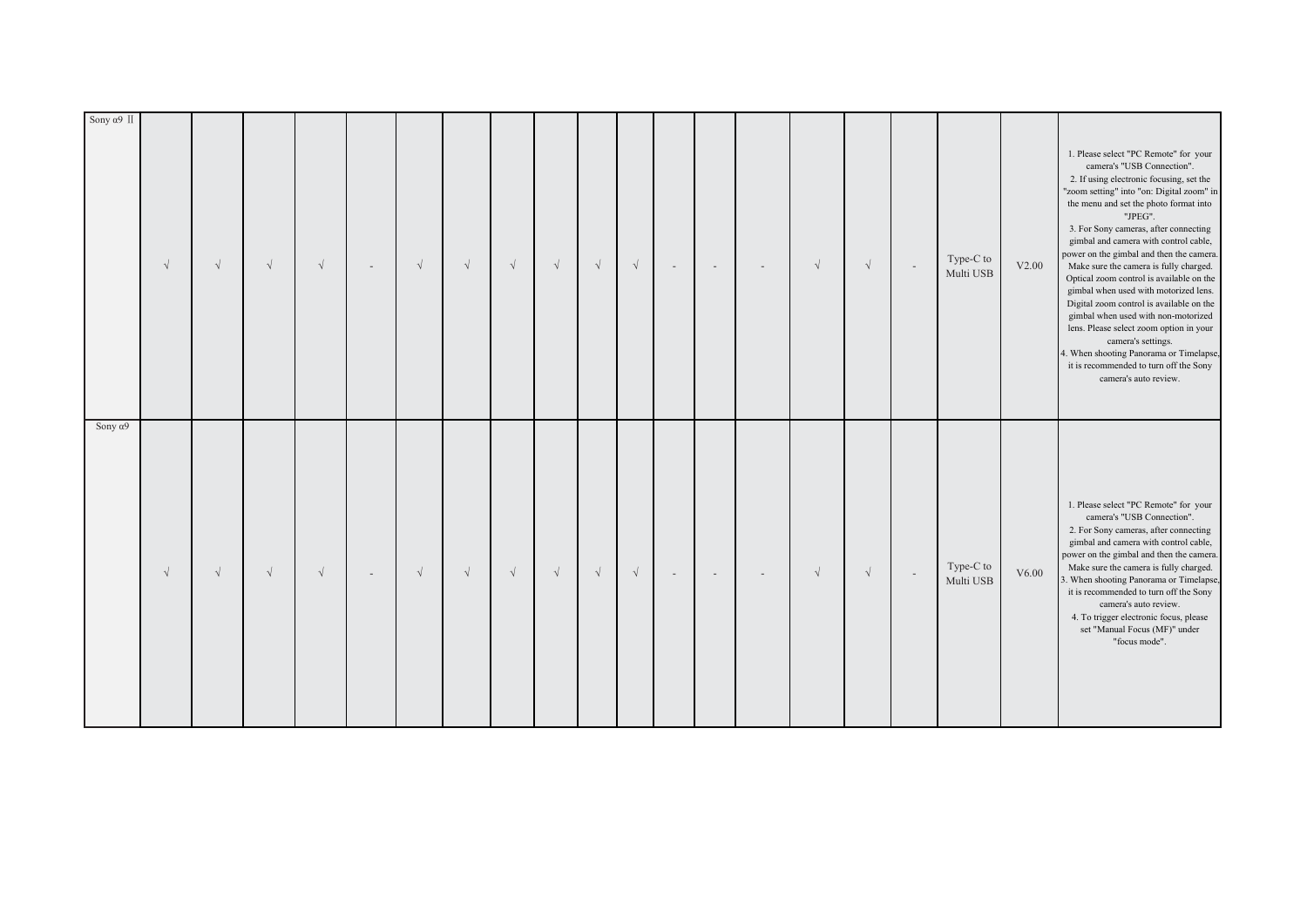| Sony ILME-<br>FX3                                                                                                                                                                                                                                                                                                                                                                                                                                                                                                                                                                                                                                                                                                                                | Sony $\alpha$ 7R4                                                                                                                                                                                                                                                                                                                                                                                                                                                                                                                                                                                                                                                                                                                                |
|--------------------------------------------------------------------------------------------------------------------------------------------------------------------------------------------------------------------------------------------------------------------------------------------------------------------------------------------------------------------------------------------------------------------------------------------------------------------------------------------------------------------------------------------------------------------------------------------------------------------------------------------------------------------------------------------------------------------------------------------------|--------------------------------------------------------------------------------------------------------------------------------------------------------------------------------------------------------------------------------------------------------------------------------------------------------------------------------------------------------------------------------------------------------------------------------------------------------------------------------------------------------------------------------------------------------------------------------------------------------------------------------------------------------------------------------------------------------------------------------------------------|
| $\sqrt{ }$                                                                                                                                                                                                                                                                                                                                                                                                                                                                                                                                                                                                                                                                                                                                       | $\sqrt{ }$                                                                                                                                                                                                                                                                                                                                                                                                                                                                                                                                                                                                                                                                                                                                       |
| $\sqrt{}$                                                                                                                                                                                                                                                                                                                                                                                                                                                                                                                                                                                                                                                                                                                                        | $\sqrt{}$                                                                                                                                                                                                                                                                                                                                                                                                                                                                                                                                                                                                                                                                                                                                        |
| $\sqrt{ }$                                                                                                                                                                                                                                                                                                                                                                                                                                                                                                                                                                                                                                                                                                                                       | $\sqrt{}$                                                                                                                                                                                                                                                                                                                                                                                                                                                                                                                                                                                                                                                                                                                                        |
| $\sqrt{ }$                                                                                                                                                                                                                                                                                                                                                                                                                                                                                                                                                                                                                                                                                                                                       | $\sqrt{ }$                                                                                                                                                                                                                                                                                                                                                                                                                                                                                                                                                                                                                                                                                                                                       |
| $\overline{\phantom{a}}$                                                                                                                                                                                                                                                                                                                                                                                                                                                                                                                                                                                                                                                                                                                         |                                                                                                                                                                                                                                                                                                                                                                                                                                                                                                                                                                                                                                                                                                                                                  |
| $\sqrt{ }$                                                                                                                                                                                                                                                                                                                                                                                                                                                                                                                                                                                                                                                                                                                                       | $\sqrt{ }$                                                                                                                                                                                                                                                                                                                                                                                                                                                                                                                                                                                                                                                                                                                                       |
| $\sqrt{ }$                                                                                                                                                                                                                                                                                                                                                                                                                                                                                                                                                                                                                                                                                                                                       | $\sqrt{ }$                                                                                                                                                                                                                                                                                                                                                                                                                                                                                                                                                                                                                                                                                                                                       |
| $\sqrt{ }$                                                                                                                                                                                                                                                                                                                                                                                                                                                                                                                                                                                                                                                                                                                                       | $\sqrt{ }$                                                                                                                                                                                                                                                                                                                                                                                                                                                                                                                                                                                                                                                                                                                                       |
| $\sqrt{ }$                                                                                                                                                                                                                                                                                                                                                                                                                                                                                                                                                                                                                                                                                                                                       | $\sqrt{ }$                                                                                                                                                                                                                                                                                                                                                                                                                                                                                                                                                                                                                                                                                                                                       |
| $\sqrt{}$                                                                                                                                                                                                                                                                                                                                                                                                                                                                                                                                                                                                                                                                                                                                        | $\sqrt{ }$                                                                                                                                                                                                                                                                                                                                                                                                                                                                                                                                                                                                                                                                                                                                       |
| $\sqrt{}$                                                                                                                                                                                                                                                                                                                                                                                                                                                                                                                                                                                                                                                                                                                                        | $\sqrt{ }$                                                                                                                                                                                                                                                                                                                                                                                                                                                                                                                                                                                                                                                                                                                                       |
| $\sim$                                                                                                                                                                                                                                                                                                                                                                                                                                                                                                                                                                                                                                                                                                                                           | $\overline{\phantom{a}}$                                                                                                                                                                                                                                                                                                                                                                                                                                                                                                                                                                                                                                                                                                                         |
| $\overline{\phantom{a}}$                                                                                                                                                                                                                                                                                                                                                                                                                                                                                                                                                                                                                                                                                                                         | $\sim$                                                                                                                                                                                                                                                                                                                                                                                                                                                                                                                                                                                                                                                                                                                                           |
| $\overline{\phantom{a}}$                                                                                                                                                                                                                                                                                                                                                                                                                                                                                                                                                                                                                                                                                                                         | $\overline{\phantom{a}}$                                                                                                                                                                                                                                                                                                                                                                                                                                                                                                                                                                                                                                                                                                                         |
| $\sqrt{ }$                                                                                                                                                                                                                                                                                                                                                                                                                                                                                                                                                                                                                                                                                                                                       | $\sqrt{ }$                                                                                                                                                                                                                                                                                                                                                                                                                                                                                                                                                                                                                                                                                                                                       |
| $\sqrt{}$                                                                                                                                                                                                                                                                                                                                                                                                                                                                                                                                                                                                                                                                                                                                        | $\sqrt{}$                                                                                                                                                                                                                                                                                                                                                                                                                                                                                                                                                                                                                                                                                                                                        |
| $\sim$                                                                                                                                                                                                                                                                                                                                                                                                                                                                                                                                                                                                                                                                                                                                           | $\sim$                                                                                                                                                                                                                                                                                                                                                                                                                                                                                                                                                                                                                                                                                                                                           |
| Type-C to<br>Multi USB                                                                                                                                                                                                                                                                                                                                                                                                                                                                                                                                                                                                                                                                                                                           | Type-C to<br>Multi USB                                                                                                                                                                                                                                                                                                                                                                                                                                                                                                                                                                                                                                                                                                                           |
| V1.00                                                                                                                                                                                                                                                                                                                                                                                                                                                                                                                                                                                                                                                                                                                                            | V1.20                                                                                                                                                                                                                                                                                                                                                                                                                                                                                                                                                                                                                                                                                                                                            |
| 1. Please select "PC Remote" for your<br>camera's "USB Connection".<br>2. If using electronic focusing, set the<br>"zoom setting" into "on: Digital zoom" in<br>the menu and set the photo format into<br>"JPEG".<br>3. For Sony cameras, after connecting<br>gimbal and camera with control cable,<br>power on the gimbal and then the camera.<br>Make sure the camera is fully charged.<br>Optical zoom control is available on the<br>gimbal when used with motorized lens.<br>Digital zoom control is available on the<br>gimbal when used with non-motorized<br>lens. Please select zoom option in your<br>camera's settings.<br>4. When shooting Panorama or Timelapse,<br>it is recommended to turn off the Sony<br>camera's auto review. | 1. Please select "PC Remote" for your<br>camera's "USB Connection".<br>2. If using electronic focusing, set the<br>"zoom setting" into "on: Digital zoom" in<br>the menu and set the photo format into<br>"JPEG".<br>3. For Sony cameras, after connecting<br>gimbal and camera with control cable,<br>power on the gimbal and then the camera.<br>Make sure the camera is fully charged.<br>Optical zoom control is available on the<br>gimbal when used with motorized lens.<br>Digital zoom control is available on the<br>gimbal when used with non-motorized<br>lens. Please select zoom option in your<br>camera's settings.<br>4. When shooting Panorama or Timelapse,<br>it is recommended to turn off the Sony<br>camera's auto review. |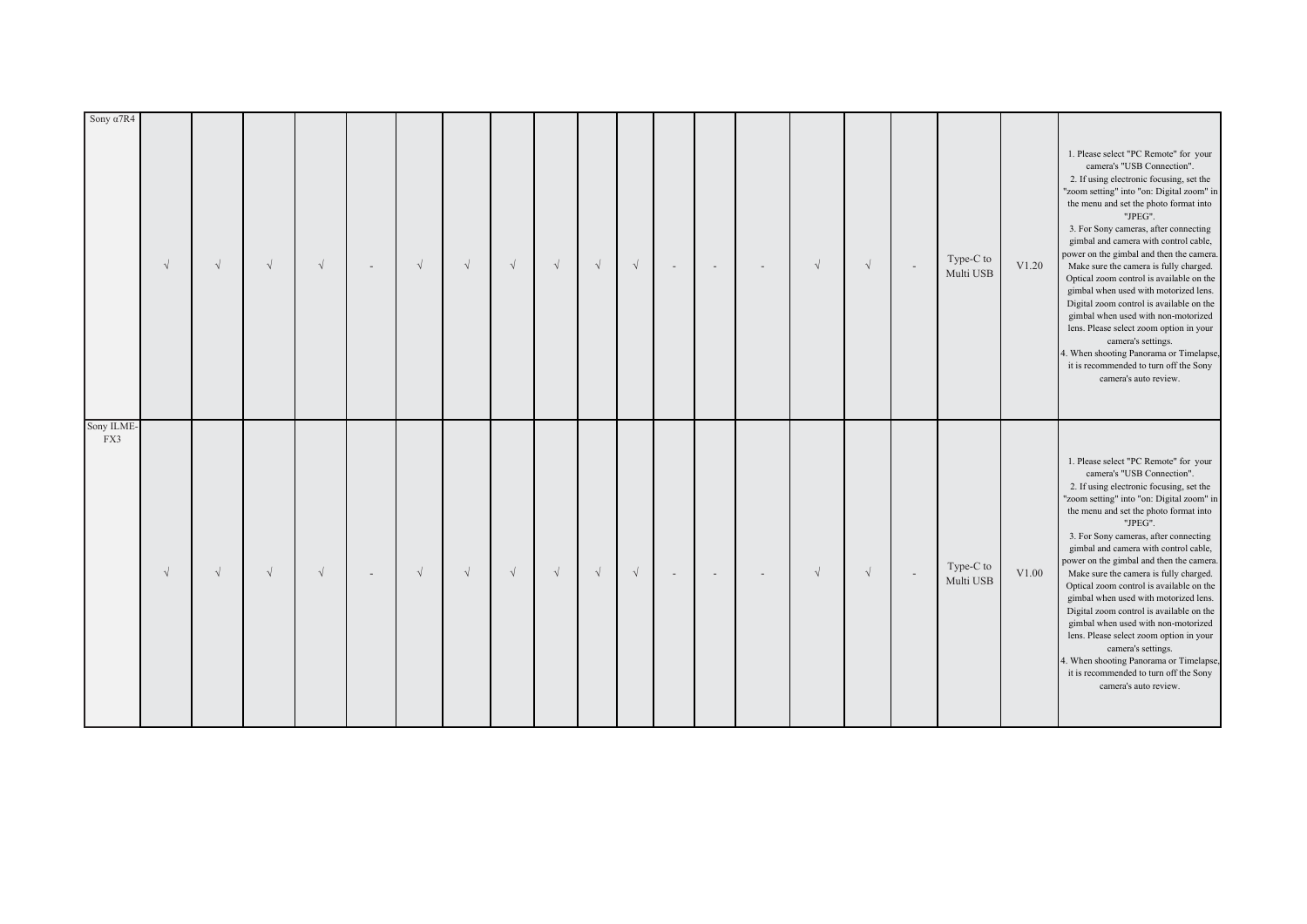| Sony $\alpha$ 7M3                                                                                                                                                                                                                                                                                                                                                                                                                                                                                                                                                                                                                                                                                                                                | Sony $\alpha$ 7R3                                                                                                                                                                                                                                                                                                                                                                                                                                                                                                                                                                                                                                                                                                                                |
|--------------------------------------------------------------------------------------------------------------------------------------------------------------------------------------------------------------------------------------------------------------------------------------------------------------------------------------------------------------------------------------------------------------------------------------------------------------------------------------------------------------------------------------------------------------------------------------------------------------------------------------------------------------------------------------------------------------------------------------------------|--------------------------------------------------------------------------------------------------------------------------------------------------------------------------------------------------------------------------------------------------------------------------------------------------------------------------------------------------------------------------------------------------------------------------------------------------------------------------------------------------------------------------------------------------------------------------------------------------------------------------------------------------------------------------------------------------------------------------------------------------|
| $\sqrt{ }$                                                                                                                                                                                                                                                                                                                                                                                                                                                                                                                                                                                                                                                                                                                                       | $\sqrt{ }$                                                                                                                                                                                                                                                                                                                                                                                                                                                                                                                                                                                                                                                                                                                                       |
| $\sqrt{ }$                                                                                                                                                                                                                                                                                                                                                                                                                                                                                                                                                                                                                                                                                                                                       | $\sqrt{ }$                                                                                                                                                                                                                                                                                                                                                                                                                                                                                                                                                                                                                                                                                                                                       |
| $\sqrt{ }$                                                                                                                                                                                                                                                                                                                                                                                                                                                                                                                                                                                                                                                                                                                                       | $\sqrt{ }$                                                                                                                                                                                                                                                                                                                                                                                                                                                                                                                                                                                                                                                                                                                                       |
| $\sqrt{ }$                                                                                                                                                                                                                                                                                                                                                                                                                                                                                                                                                                                                                                                                                                                                       | $\sqrt{ }$                                                                                                                                                                                                                                                                                                                                                                                                                                                                                                                                                                                                                                                                                                                                       |
|                                                                                                                                                                                                                                                                                                                                                                                                                                                                                                                                                                                                                                                                                                                                                  |                                                                                                                                                                                                                                                                                                                                                                                                                                                                                                                                                                                                                                                                                                                                                  |
|                                                                                                                                                                                                                                                                                                                                                                                                                                                                                                                                                                                                                                                                                                                                                  |                                                                                                                                                                                                                                                                                                                                                                                                                                                                                                                                                                                                                                                                                                                                                  |
|                                                                                                                                                                                                                                                                                                                                                                                                                                                                                                                                                                                                                                                                                                                                                  |                                                                                                                                                                                                                                                                                                                                                                                                                                                                                                                                                                                                                                                                                                                                                  |
|                                                                                                                                                                                                                                                                                                                                                                                                                                                                                                                                                                                                                                                                                                                                                  |                                                                                                                                                                                                                                                                                                                                                                                                                                                                                                                                                                                                                                                                                                                                                  |
|                                                                                                                                                                                                                                                                                                                                                                                                                                                                                                                                                                                                                                                                                                                                                  |                                                                                                                                                                                                                                                                                                                                                                                                                                                                                                                                                                                                                                                                                                                                                  |
|                                                                                                                                                                                                                                                                                                                                                                                                                                                                                                                                                                                                                                                                                                                                                  |                                                                                                                                                                                                                                                                                                                                                                                                                                                                                                                                                                                                                                                                                                                                                  |
|                                                                                                                                                                                                                                                                                                                                                                                                                                                                                                                                                                                                                                                                                                                                                  |                                                                                                                                                                                                                                                                                                                                                                                                                                                                                                                                                                                                                                                                                                                                                  |
|                                                                                                                                                                                                                                                                                                                                                                                                                                                                                                                                                                                                                                                                                                                                                  |                                                                                                                                                                                                                                                                                                                                                                                                                                                                                                                                                                                                                                                                                                                                                  |
|                                                                                                                                                                                                                                                                                                                                                                                                                                                                                                                                                                                                                                                                                                                                                  |                                                                                                                                                                                                                                                                                                                                                                                                                                                                                                                                                                                                                                                                                                                                                  |
|                                                                                                                                                                                                                                                                                                                                                                                                                                                                                                                                                                                                                                                                                                                                                  |                                                                                                                                                                                                                                                                                                                                                                                                                                                                                                                                                                                                                                                                                                                                                  |
| $\sqrt{ }$                                                                                                                                                                                                                                                                                                                                                                                                                                                                                                                                                                                                                                                                                                                                       | $\sqrt{}$                                                                                                                                                                                                                                                                                                                                                                                                                                                                                                                                                                                                                                                                                                                                        |
|                                                                                                                                                                                                                                                                                                                                                                                                                                                                                                                                                                                                                                                                                                                                                  |                                                                                                                                                                                                                                                                                                                                                                                                                                                                                                                                                                                                                                                                                                                                                  |
| $\overline{\phantom{a}}$                                                                                                                                                                                                                                                                                                                                                                                                                                                                                                                                                                                                                                                                                                                         |                                                                                                                                                                                                                                                                                                                                                                                                                                                                                                                                                                                                                                                                                                                                                  |
| Type-C to<br>Multi USB                                                                                                                                                                                                                                                                                                                                                                                                                                                                                                                                                                                                                                                                                                                           | Type-C to<br>Multi USB                                                                                                                                                                                                                                                                                                                                                                                                                                                                                                                                                                                                                                                                                                                           |
| V3.10                                                                                                                                                                                                                                                                                                                                                                                                                                                                                                                                                                                                                                                                                                                                            | V3.01                                                                                                                                                                                                                                                                                                                                                                                                                                                                                                                                                                                                                                                                                                                                            |
| 1. Please select "PC Remote" for your<br>camera's "USB Connection".<br>2. If using electronic focusing, set the<br>"zoom setting" into "on: Digital zoom" in<br>the menu and set the photo format into<br>"JPEG".<br>3. For Sony cameras, after connecting<br>gimbal and camera with control cable,<br>bower on the gimbal and then the camera.<br>Make sure the camera is fully charged.<br>Optical zoom control is available on the<br>gimbal when used with motorized lens.<br>Digital zoom control is available on the<br>gimbal when used with non-motorized<br>lens. Please select zoom option in your<br>camera's settings.<br>4. When shooting Panorama or Timelapse,<br>it is recommended to turn off the Sony<br>camera's auto review. | 1. Please select "PC Remote" for your<br>camera's "USB Connection".<br>2. If using electronic focusing, set the<br>"zoom setting" into "on: Digital zoom" in<br>the menu and set the photo format into<br>"JPEG".<br>3. For Sony cameras, after connecting<br>gimbal and camera with control cable,<br>power on the gimbal and then the camera.<br>Make sure the camera is fully charged.<br>Optical zoom control is available on the<br>gimbal when used with motorized lens.<br>Digital zoom control is available on the<br>gimbal when used with non-motorized<br>lens. Please select zoom option in your<br>camera's settings.<br>4. When shooting Panorama or Timelapse,<br>it is recommended to turn off the Sony<br>camera's auto review. |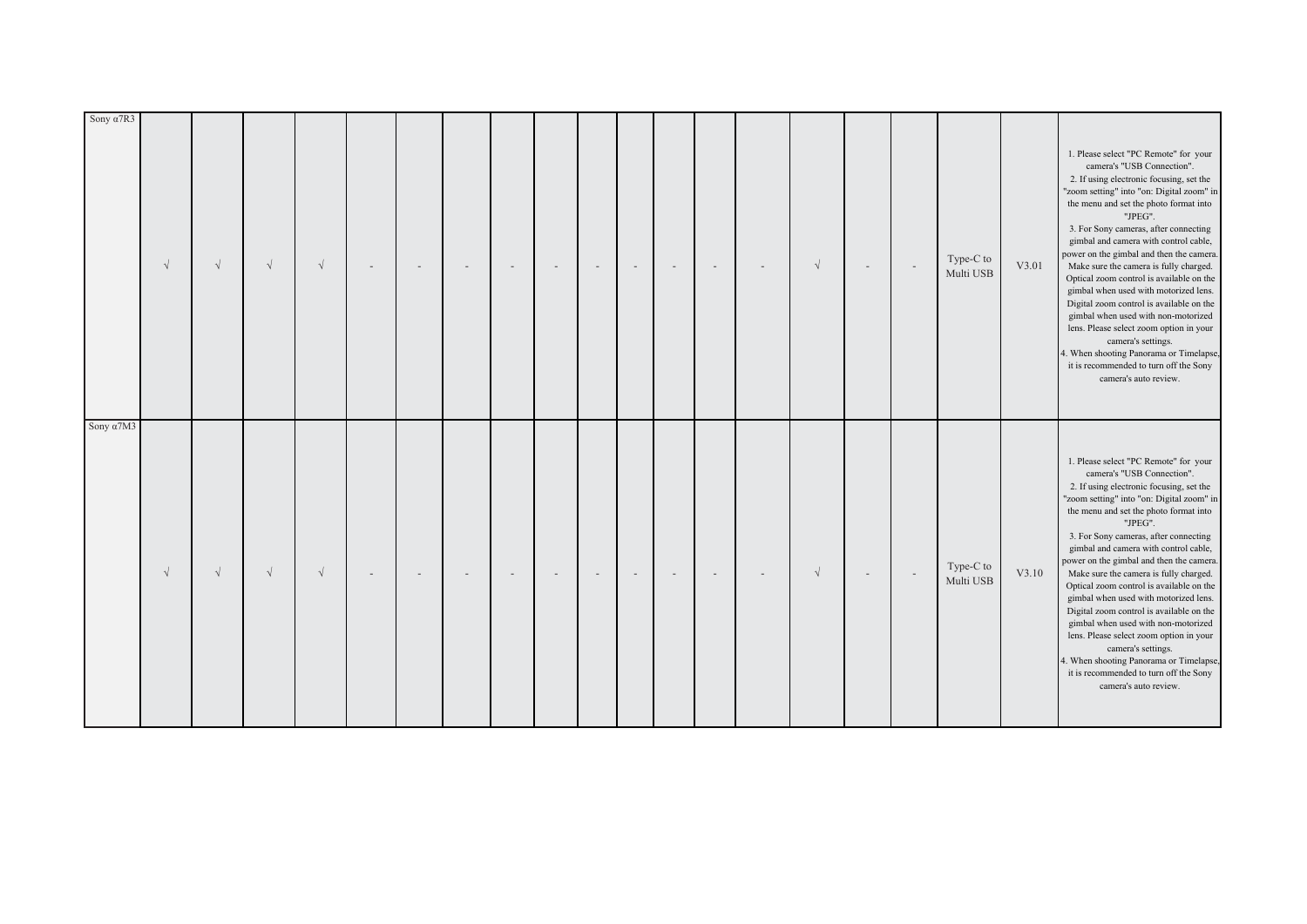| Sony $\alpha$ 7S3 | $\sqrt{ }$ | $\sqrt{ }$ | $\sqrt{ }$ | $\sqrt{ }$ | $\sqrt{ }$ | $\sqrt{ }$ | $\sqrt{ }$ | $\sqrt{ }$ | $\sqrt{}$ | $\sqrt{ }$ | $\sim$ | $\overline{\phantom{a}}$ | $\overline{\phantom{a}}$ | $\sqrt{}$  | $\sqrt{ }$ |        | Type-C to<br>Multi USB/<br>Type-C to<br>Type-C USB | V1.01 | 1. Please select "PC Remote" for<br>your camera's "USB Connection".<br>(To open a7s3 PC remote<br>control, go to "Menu" and do the<br>following selection : "Network" -<br>"Transfer / Remote" - "PC remote<br>control" - "Open")<br>2. For Sony cameras, after connecting<br>gimbal and camera with control cable,<br>power on the gimbal and then the camera.<br>Make sure the camera is fully charged.<br>3. When shooting Panorama or Timelapse,<br>it is recommended to turn off the Sony<br>camera's auto review.<br>4. To trigger electronic focus, please<br>set "Manual Focus (MF)" under<br>"focus mode".<br>5. Please use Type-C to Type-C USB<br>camera control cable to charge the camera.                                          |
|-------------------|------------|------------|------------|------------|------------|------------|------------|------------|-----------|------------|--------|--------------------------|--------------------------|------------|------------|--------|----------------------------------------------------|-------|--------------------------------------------------------------------------------------------------------------------------------------------------------------------------------------------------------------------------------------------------------------------------------------------------------------------------------------------------------------------------------------------------------------------------------------------------------------------------------------------------------------------------------------------------------------------------------------------------------------------------------------------------------------------------------------------------------------------------------------------------|
| Sony $\alpha$ 7R2 | $\sqrt{ }$ | $\sqrt{ }$ | $\sqrt{ }$ | $\sqrt{ }$ |            |            |            |            |           |            |        |                          |                          | $\sqrt{ }$ |            | $\sim$ | Type-C to<br>Multi USB                             | V4.01 | 1. Please select "PC Remote" for your<br>camera's "USB Connection".<br>2. If using electronic focusing, set the<br>"zoom setting" into "on: Digital zoom" in<br>the menu and set the photo format into<br>"JPEG".<br>3. For Sony cameras, after connecting<br>gimbal and camera with control cable,<br>bower on the gimbal and then the camera.<br>Make sure the camera is fully charged.<br>Optical zoom control is available on the<br>gimbal when used with motorized lens.<br>Digital zoom control is available on the<br>gimbal when used with non-motorized<br>lens. Please select zoom option in your<br>camera's settings.<br>4. When shooting Panorama or Timelapse,<br>it is recommended to turn off the Sony<br>camera's auto review. |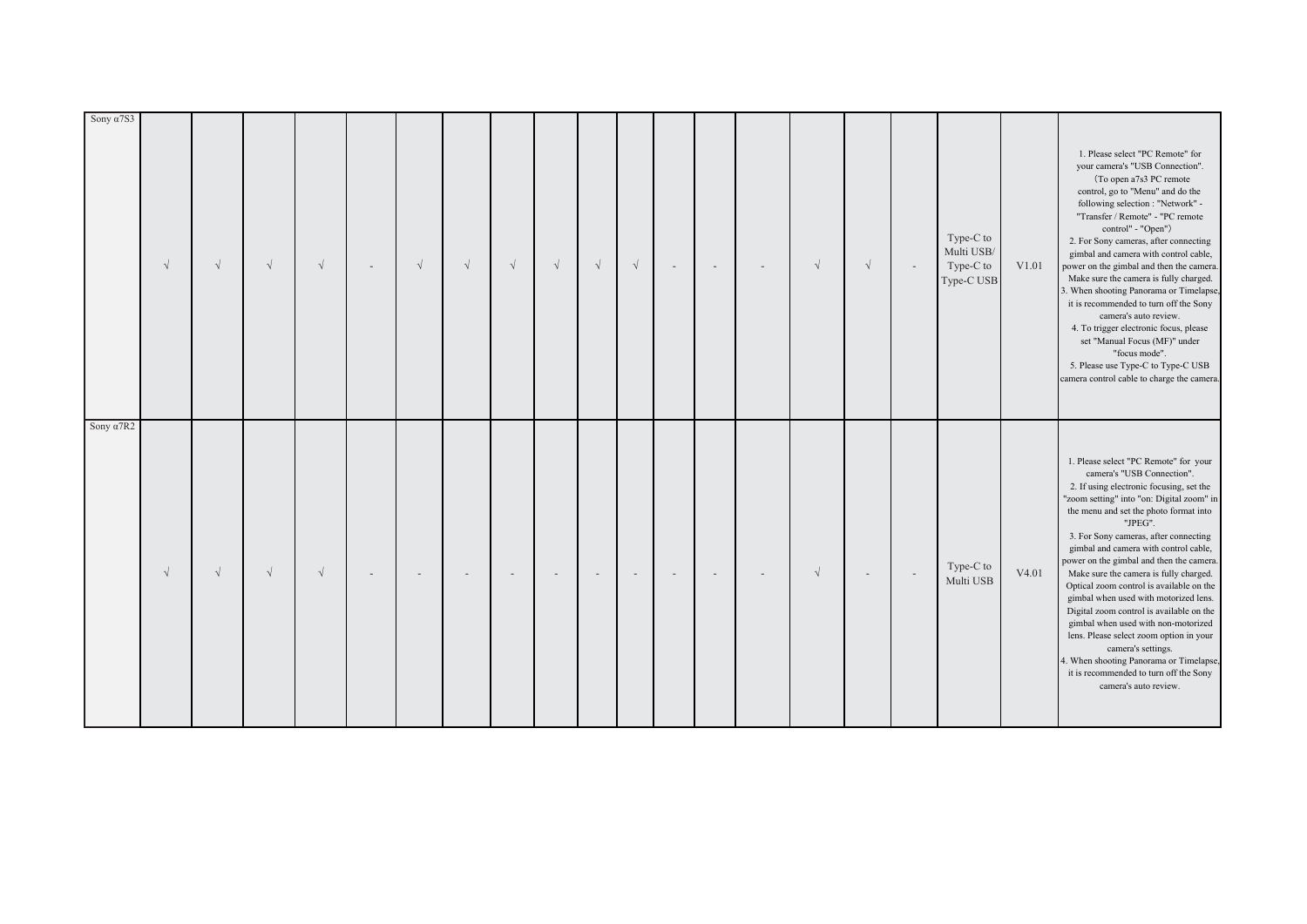| Sony $\alpha$ 7S2                                                                                                                                                                                                                                                                                                                                                                                                                                                                                                                                                                                                                                                                                                                                | Sony a7M2                                                                                                                                                                                                                                                                                                                                                                                                                                                                                                                                                                                                                                                                                                                                        |
|--------------------------------------------------------------------------------------------------------------------------------------------------------------------------------------------------------------------------------------------------------------------------------------------------------------------------------------------------------------------------------------------------------------------------------------------------------------------------------------------------------------------------------------------------------------------------------------------------------------------------------------------------------------------------------------------------------------------------------------------------|--------------------------------------------------------------------------------------------------------------------------------------------------------------------------------------------------------------------------------------------------------------------------------------------------------------------------------------------------------------------------------------------------------------------------------------------------------------------------------------------------------------------------------------------------------------------------------------------------------------------------------------------------------------------------------------------------------------------------------------------------|
| $\sqrt{ }$                                                                                                                                                                                                                                                                                                                                                                                                                                                                                                                                                                                                                                                                                                                                       | $\sqrt{ }$                                                                                                                                                                                                                                                                                                                                                                                                                                                                                                                                                                                                                                                                                                                                       |
| $\sqrt{ }$                                                                                                                                                                                                                                                                                                                                                                                                                                                                                                                                                                                                                                                                                                                                       | $\sqrt{ }$                                                                                                                                                                                                                                                                                                                                                                                                                                                                                                                                                                                                                                                                                                                                       |
| $\sqrt{ }$                                                                                                                                                                                                                                                                                                                                                                                                                                                                                                                                                                                                                                                                                                                                       | $\sqrt{ }$                                                                                                                                                                                                                                                                                                                                                                                                                                                                                                                                                                                                                                                                                                                                       |
| $\sqrt{ }$                                                                                                                                                                                                                                                                                                                                                                                                                                                                                                                                                                                                                                                                                                                                       | $\sqrt{ }$                                                                                                                                                                                                                                                                                                                                                                                                                                                                                                                                                                                                                                                                                                                                       |
|                                                                                                                                                                                                                                                                                                                                                                                                                                                                                                                                                                                                                                                                                                                                                  |                                                                                                                                                                                                                                                                                                                                                                                                                                                                                                                                                                                                                                                                                                                                                  |
|                                                                                                                                                                                                                                                                                                                                                                                                                                                                                                                                                                                                                                                                                                                                                  |                                                                                                                                                                                                                                                                                                                                                                                                                                                                                                                                                                                                                                                                                                                                                  |
|                                                                                                                                                                                                                                                                                                                                                                                                                                                                                                                                                                                                                                                                                                                                                  |                                                                                                                                                                                                                                                                                                                                                                                                                                                                                                                                                                                                                                                                                                                                                  |
|                                                                                                                                                                                                                                                                                                                                                                                                                                                                                                                                                                                                                                                                                                                                                  |                                                                                                                                                                                                                                                                                                                                                                                                                                                                                                                                                                                                                                                                                                                                                  |
|                                                                                                                                                                                                                                                                                                                                                                                                                                                                                                                                                                                                                                                                                                                                                  |                                                                                                                                                                                                                                                                                                                                                                                                                                                                                                                                                                                                                                                                                                                                                  |
|                                                                                                                                                                                                                                                                                                                                                                                                                                                                                                                                                                                                                                                                                                                                                  |                                                                                                                                                                                                                                                                                                                                                                                                                                                                                                                                                                                                                                                                                                                                                  |
|                                                                                                                                                                                                                                                                                                                                                                                                                                                                                                                                                                                                                                                                                                                                                  |                                                                                                                                                                                                                                                                                                                                                                                                                                                                                                                                                                                                                                                                                                                                                  |
|                                                                                                                                                                                                                                                                                                                                                                                                                                                                                                                                                                                                                                                                                                                                                  |                                                                                                                                                                                                                                                                                                                                                                                                                                                                                                                                                                                                                                                                                                                                                  |
|                                                                                                                                                                                                                                                                                                                                                                                                                                                                                                                                                                                                                                                                                                                                                  |                                                                                                                                                                                                                                                                                                                                                                                                                                                                                                                                                                                                                                                                                                                                                  |
|                                                                                                                                                                                                                                                                                                                                                                                                                                                                                                                                                                                                                                                                                                                                                  | $\overline{\phantom{a}}$                                                                                                                                                                                                                                                                                                                                                                                                                                                                                                                                                                                                                                                                                                                         |
| $\sqrt{}$                                                                                                                                                                                                                                                                                                                                                                                                                                                                                                                                                                                                                                                                                                                                        | $\sqrt{}$                                                                                                                                                                                                                                                                                                                                                                                                                                                                                                                                                                                                                                                                                                                                        |
|                                                                                                                                                                                                                                                                                                                                                                                                                                                                                                                                                                                                                                                                                                                                                  |                                                                                                                                                                                                                                                                                                                                                                                                                                                                                                                                                                                                                                                                                                                                                  |
| $\sim$                                                                                                                                                                                                                                                                                                                                                                                                                                                                                                                                                                                                                                                                                                                                           |                                                                                                                                                                                                                                                                                                                                                                                                                                                                                                                                                                                                                                                                                                                                                  |
| Type-C to<br>Multi USB                                                                                                                                                                                                                                                                                                                                                                                                                                                                                                                                                                                                                                                                                                                           | Type-C to<br>Multi USB                                                                                                                                                                                                                                                                                                                                                                                                                                                                                                                                                                                                                                                                                                                           |
| V3.01                                                                                                                                                                                                                                                                                                                                                                                                                                                                                                                                                                                                                                                                                                                                            | V4.00                                                                                                                                                                                                                                                                                                                                                                                                                                                                                                                                                                                                                                                                                                                                            |
| 1. Please select "PC Remote" for your<br>camera's "USB Connection".<br>2. If using electronic focusing, set the<br>"zoom setting" into "on: Digital zoom" in<br>the menu and set the photo format into<br>"JPEG".<br>3. For Sony cameras, after connecting<br>gimbal and camera with control cable,<br>bower on the gimbal and then the camera.<br>Make sure the camera is fully charged.<br>Optical zoom control is available on the<br>gimbal when used with motorized lens.<br>Digital zoom control is available on the<br>gimbal when used with non-motorized<br>lens. Please select zoom option in your<br>camera's settings.<br>4. When shooting Panorama or Timelapse,<br>it is recommended to turn off the Sony<br>camera's auto review. | 1. Please select "PC Remote" for your<br>camera's "USB Connection".<br>2. If using electronic focusing, set the<br>"zoom setting" into "on: Digital zoom" in<br>the menu and set the photo format into<br>"JPEG".<br>3. For Sony cameras, after connecting<br>gimbal and camera with control cable,<br>power on the gimbal and then the camera.<br>Make sure the camera is fully charged.<br>Optical zoom control is available on the<br>gimbal when used with motorized lens.<br>Digital zoom control is available on the<br>gimbal when used with non-motorized<br>lens. Please select zoom option in your<br>camera's settings.<br>4. When shooting Panorama or Timelapse,<br>it is recommended to turn off the Sony<br>camera's auto review. |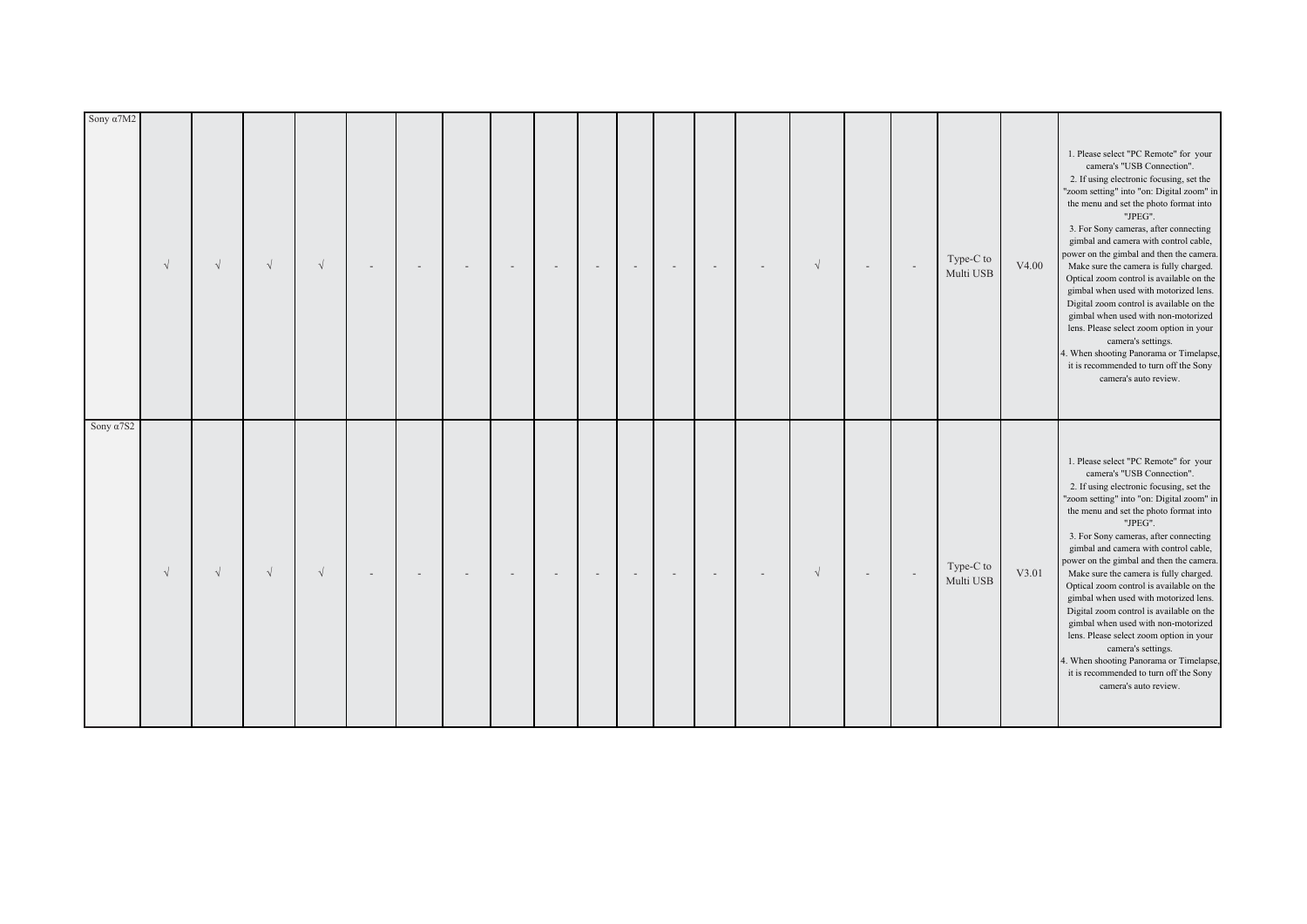| Sony $\alpha$ 7C | $\sqrt{ }$ | $\sqrt{}$  | $\sqrt{ }$ | $\sqrt{ }$ | $\sqrt{ }$ | $\sqrt{ }$ | $\sqrt{ }$ | $\sqrt{ }$ | $\sqrt{}$ | $\sqrt{ }$ | $\sim$ | $\overline{\phantom{a}}$ | $\overline{\phantom{a}}$ | $\sqrt{}$  | $\sqrt{}$ |        | Type-C to<br>Type-C USB | V1.00 | 1. Please select "PC Remote" for your<br>camera's "USB Connection".<br>2. For Sony cameras, after connecting<br>gimbal and camera with control cable,<br>power on the gimbal and then the camera.<br>Make sure the camera is fully charged.<br>. When shooting Panorama or Timelapse,<br>it is recommended to turn off the Sony<br>camera's auto review.<br>4. To trigger electronic focus, please set<br>"Manual Focus (MF)" under "focus<br>mode".                                                                                                                                                                                                                                                                                             |
|------------------|------------|------------|------------|------------|------------|------------|------------|------------|-----------|------------|--------|--------------------------|--------------------------|------------|-----------|--------|-------------------------|-------|--------------------------------------------------------------------------------------------------------------------------------------------------------------------------------------------------------------------------------------------------------------------------------------------------------------------------------------------------------------------------------------------------------------------------------------------------------------------------------------------------------------------------------------------------------------------------------------------------------------------------------------------------------------------------------------------------------------------------------------------------|
| Sony a6600       | $\sqrt{ }$ | $\sqrt{ }$ | $\sqrt{ }$ | $\sqrt{ }$ |            |            |            |            |           |            |        |                          |                          | $\sqrt{ }$ |           | $\sim$ | Type-C to<br>Multi USB  | V1.10 | 1. Please select "PC Remote" for your<br>camera's "USB Connection".<br>2. If using electronic focusing, set the<br>"zoom setting" into "on: Digital zoom" in<br>the menu and set the photo format into<br>"JPEG".<br>3. For Sony cameras, after connecting<br>gimbal and camera with control cable,<br>power on the gimbal and then the camera.<br>Make sure the camera is fully charged.<br>Optical zoom control is available on the<br>gimbal when used with motorized lens.<br>Digital zoom control is available on the<br>gimbal when used with non-motorized<br>lens. Please select zoom option in your<br>camera's settings.<br>4. When shooting Panorama or Timelapse,<br>it is recommended to turn off the Sony<br>camera's auto review. |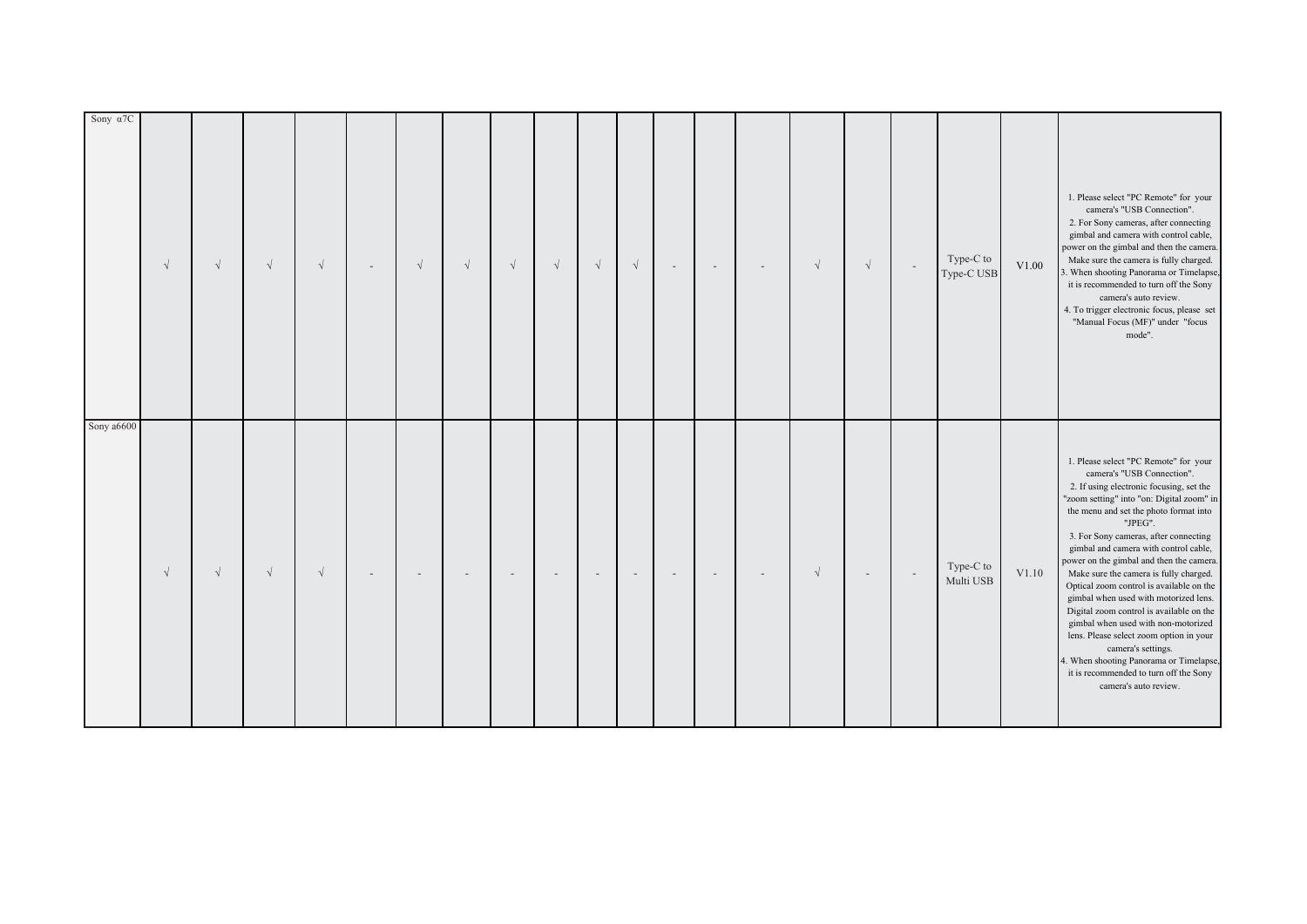| Sony a6400 | $\sqrt{ }$ | $\sqrt{ }$ | $\sqrt{ }$ | $\sqrt{ }$ |  |  |  |  | $\overline{\phantom{a}}$ | $\sqrt{}$ |        | Type-C to<br>Multi USB | V1.06 | 1. Please select "PC Remote" for your<br>camera's "USB Connection".<br>2. If using electronic focusing, set the<br>"zoom setting" into "on: Digital zoom" in<br>the menu and set the photo format into<br>"JPEG".<br>3. For Sony cameras, after connecting<br>gimbal and camera with control cable,<br>power on the gimbal and then the camera.<br>Make sure the camera is fully charged.<br>Optical zoom control is available on the<br>gimbal when used with motorized lens.<br>Digital zoom control is available on the<br>gimbal when used with non-motorized<br>lens. Please select zoom option in your<br>camera's settings.<br>4. When shooting Panorama or Timelapse,<br>it is recommended to turn off the Sony<br>camera's auto review. |
|------------|------------|------------|------------|------------|--|--|--|--|--------------------------|-----------|--------|------------------------|-------|--------------------------------------------------------------------------------------------------------------------------------------------------------------------------------------------------------------------------------------------------------------------------------------------------------------------------------------------------------------------------------------------------------------------------------------------------------------------------------------------------------------------------------------------------------------------------------------------------------------------------------------------------------------------------------------------------------------------------------------------------|
|            | $\sqrt{ }$ | $\sqrt{ }$ | $\sqrt{ }$ | $\sqrt{ }$ |  |  |  |  |                          | $\sqrt{}$ | $\sim$ | Type-C to<br>Multi USB | V2.00 | 1. Please select "PC Remote" for your<br>camera's "USB Connection".<br>2. If using electronic focusing, set the<br>"zoom setting" into "on: Digital zoom" in<br>the menu and set the photo format into<br>"JPEG".<br>3. For Sony cameras, after connecting<br>gimbal and camera with control cable,<br>bower on the gimbal and then the camera.<br>Make sure the camera is fully charged.<br>Optical zoom control is available on the<br>gimbal when used with motorized lens.<br>Digital zoom control is available on the<br>gimbal when used with non-motorized<br>lens. Please select zoom option in your<br>camera's settings.<br>4. When shooting Panorama or Timelapse,<br>it is recommended to turn off the Sony<br>camera's auto review. |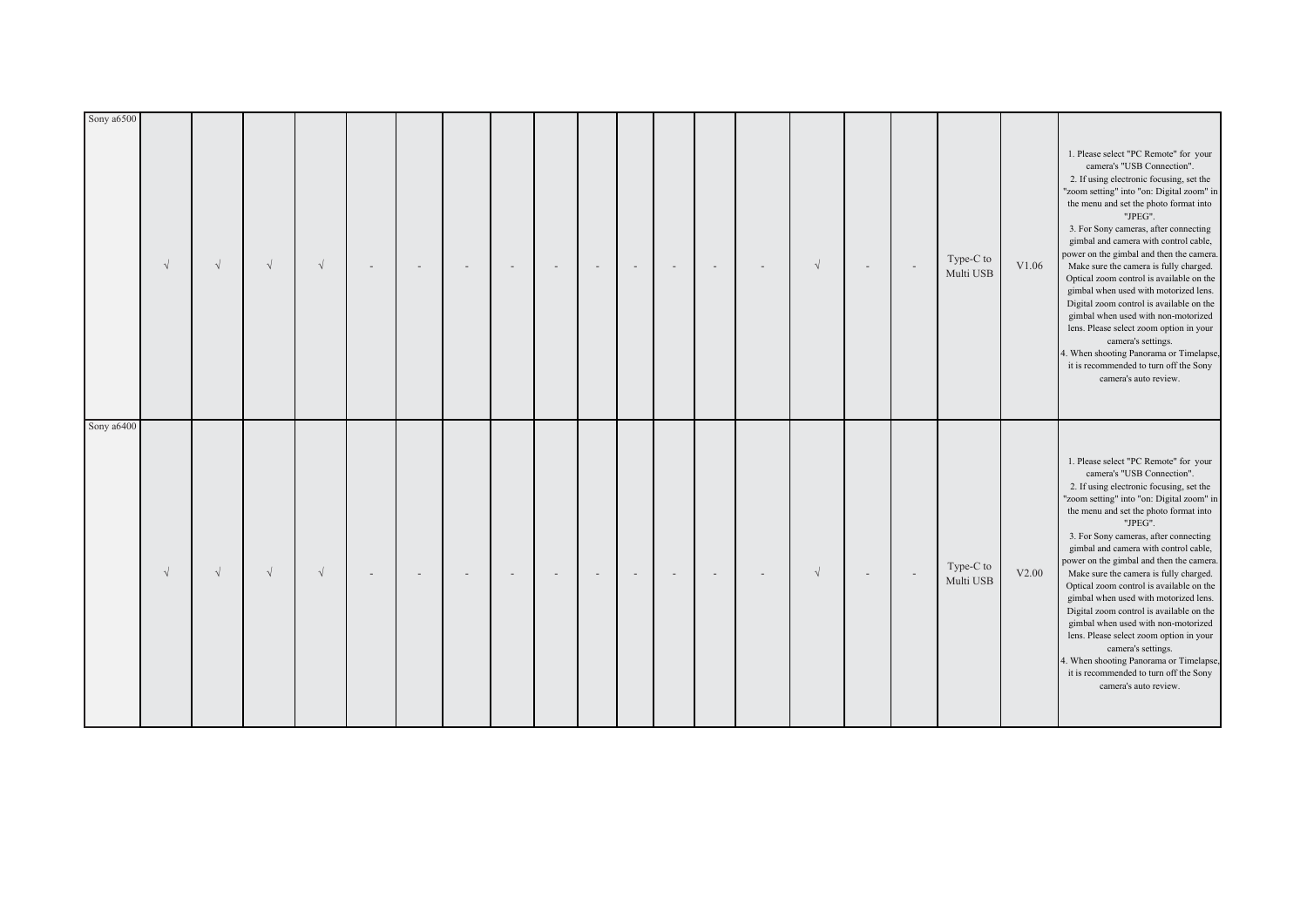| Sony a6100 | $\sqrt{ }$ | $\sqrt{ }$ | $\sqrt{ }$ | $\sqrt{ }$ |  |  |  |  |  | $\sqrt{}$  |                          | Type-C to<br>Multi USB | V2.01 | camera's "USB Connection".<br>2. If using electronic focusing, set the<br>"zoom setting" into "on: Digital zoom" in<br>the menu and set the photo format into<br>"JPEG".<br>3. For Sony cameras, after connecting<br>gimbal and camera with control cable,<br>power on the gimbal and then the camera.<br>Make sure the camera is fully charged.<br>Optical zoom control is available on the<br>gimbal when used with motorized lens.<br>Digital zoom control is available on the<br>gimbal when used with non-motorized<br>lens. Please select zoom option in your<br>camera's settings.<br>4. When shooting Panorama or Timelapse,<br>it is recommended to turn off the Sony<br>camera's auto review.<br>1. Please select "PC Remote" for your<br>camera's "USB Connection".<br>2. If using electronic focusing, set the |
|------------|------------|------------|------------|------------|--|--|--|--|--|------------|--------------------------|------------------------|-------|----------------------------------------------------------------------------------------------------------------------------------------------------------------------------------------------------------------------------------------------------------------------------------------------------------------------------------------------------------------------------------------------------------------------------------------------------------------------------------------------------------------------------------------------------------------------------------------------------------------------------------------------------------------------------------------------------------------------------------------------------------------------------------------------------------------------------|
|            | $\sqrt{ }$ | $\sqrt{ }$ | $\sqrt{ }$ | $\sqrt{ }$ |  |  |  |  |  | $\sqrt{ }$ | $\overline{\phantom{a}}$ | Type-C to<br>Multi USB | V1.00 | "zoom setting" into "on: Digital zoom" in<br>the menu and set the photo format into<br>"JPEG".<br>3. For Sony cameras, after connecting<br>gimbal and camera with control cable,<br>bower on the gimbal and then the camera.<br>Make sure the camera is fully charged.<br>Optical zoom control is available on the<br>gimbal when used with motorized lens.<br>Digital zoom control is available on the<br>gimbal when used with non-motorized<br>lens. Please select zoom option in your<br>camera's settings.<br>4. When shooting Panorama or Timelapse,<br>it is recommended to turn off the Sony<br>camera's auto review.                                                                                                                                                                                              |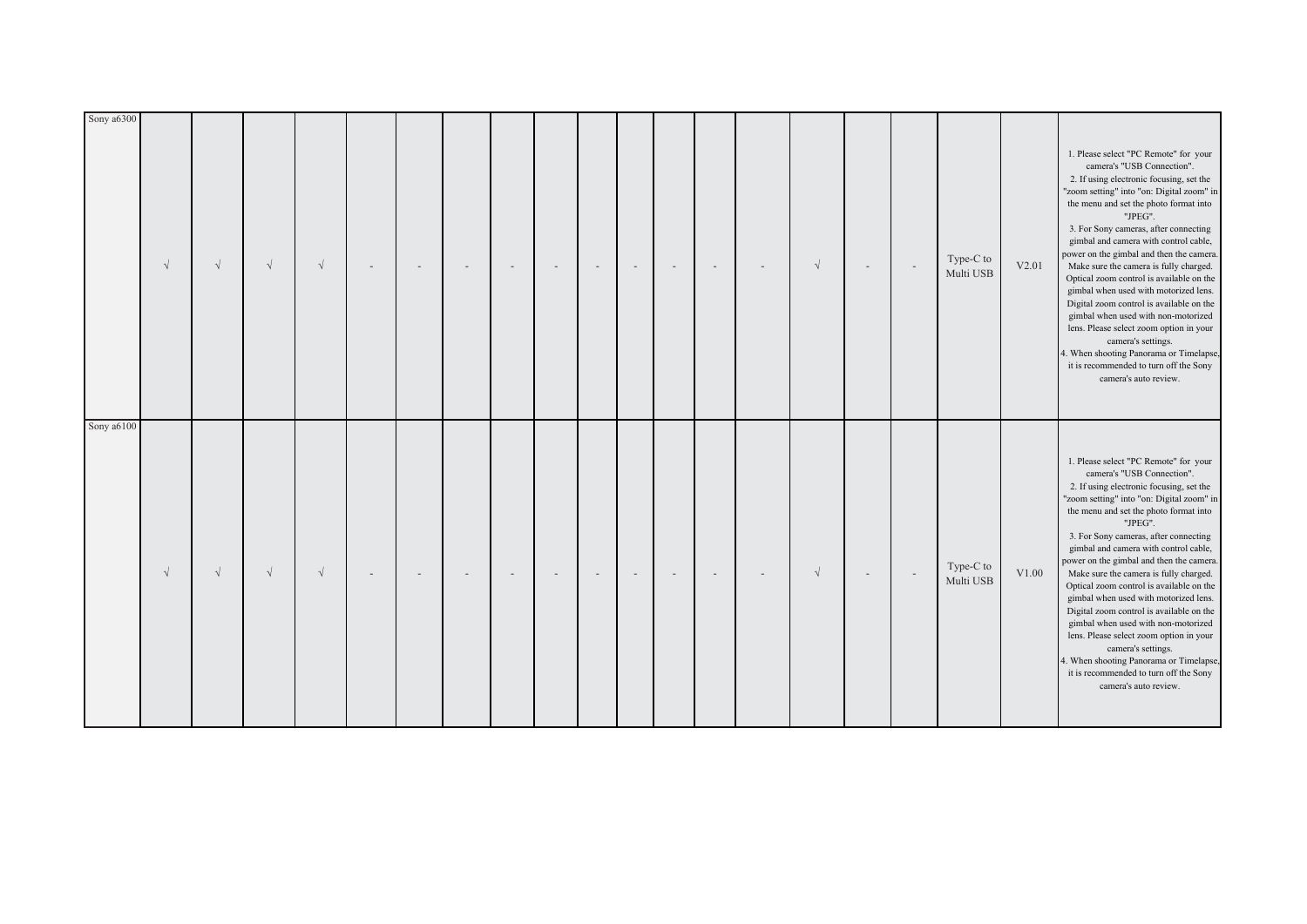| Panasonic<br>G9  | $\sqrt{ }$ | $\sqrt{}$ | $\sqrt{}$  | $\sqrt{}$  | $\overline{\phantom{a}}$ | $\sqrt{}$ | $\sqrt{}$  | $\sqrt{ }$ | $\sqrt{}$  | $\sqrt{ }$ | $\sqrt{ }$ | $\sim$ | $\overline{\phantom{a}}$ | $\sim$ | $\sqrt{ }$ | $\sqrt{\phantom{a}}$ | $\sim$ | Type-C to<br>Micro USB  | V2.1 | 1. Please select "PC (Tether)" for your<br>camera's "USB Connection".<br>2. When using electronic focusing, the<br>camera lens should be in "MF" mode.<br>3. Before connecting with a control cable,<br>please first turn off the USB Power Supply<br>in camera settings.<br>4. When shooting Panorama or Timelapse,<br>it is recommended to turn off auto review<br>and duration time(photo) in the Panasonic<br>camera. |
|------------------|------------|-----------|------------|------------|--------------------------|-----------|------------|------------|------------|------------|------------|--------|--------------------------|--------|------------|----------------------|--------|-------------------------|------|---------------------------------------------------------------------------------------------------------------------------------------------------------------------------------------------------------------------------------------------------------------------------------------------------------------------------------------------------------------------------------------------------------------------------|
| Panasonic<br>GH5 | $\sqrt{ }$ | $\sqrt{}$ | $\sqrt{ }$ | $\sqrt{ }$ | $\sim$                   | $\sqrt{}$ | $\sqrt{ }$ | $\sqrt{ }$ | $\sqrt{ }$ | $\sqrt{ }$ | $\sqrt{ }$ | $\sim$ | $\sim$                   | $\sim$ | $\sqrt{ }$ | $\sqrt{ }$           | $\sim$ | Type-C to<br>Type-C USB | V2.6 | 1. Please select "PC (Tether)" for your<br>camera's "USB Connection".<br>2. When using electronic focusing, the<br>camera lens should be in "MF" mode.<br>3. Before connecting with a control cable,<br>please first turn off the USB Power Supply<br>in camera settings.<br>4. When shooting Panorama or Timelapse,<br>it is recommended to turn off auto review<br>and duration time(photo) in the Panasonic<br>camera. |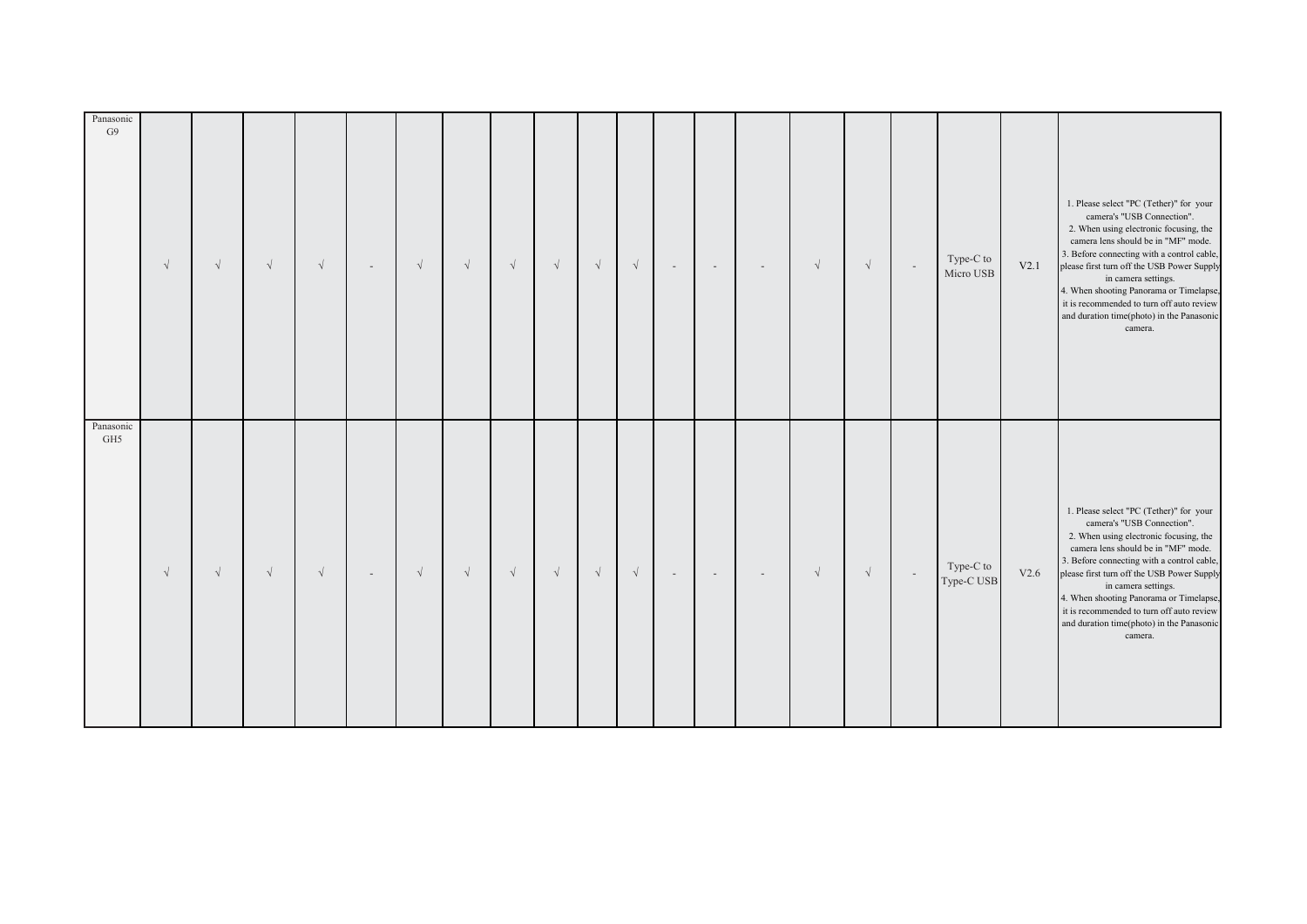| Panasonic<br>GH5S | $\sqrt{ }$ | $\sqrt{}$  | $\sqrt{ }$ | $\sqrt{ }$ | $\overline{\phantom{a}}$ | $\sqrt{ }$ | $\sqrt{ }$ | $\sqrt{}$  | $\sqrt{}$ | $\sqrt{}$ | $\sqrt{\phantom{a}}$ | $\sim$ | $\sim$ | $\sim$ | $\sqrt{}$  | $\sqrt{\phantom{a}}$ | $\overline{\phantom{a}}$ | Type-C to<br>Type-C USB | V1.3 | 1. Please select "PC (Tether)" for your<br>camera's "USB Connection".<br>2. When using electronic focusing, the<br>camera lens should be in "MF" mode.<br>3. Before connecting with a control cable,<br>please first turn off the USB Power Supply<br>in camera settings.<br>4. When shooting Panorama or Timelapse,<br>it is recommended to turn off auto review<br>and duration time(photo) in the Panasonic<br>camera. |
|-------------------|------------|------------|------------|------------|--------------------------|------------|------------|------------|-----------|-----------|----------------------|--------|--------|--------|------------|----------------------|--------------------------|-------------------------|------|---------------------------------------------------------------------------------------------------------------------------------------------------------------------------------------------------------------------------------------------------------------------------------------------------------------------------------------------------------------------------------------------------------------------------|
| Panasonic<br>S1   | $\sqrt{ }$ | $\sqrt{ }$ | $\sqrt{ }$ | $\sqrt{ }$ | $\sim$                   | $\sqrt{ }$ | $\sqrt{ }$ | $\sqrt{ }$ | $\sqrt{}$ | $\sqrt{}$ | $\sqrt{ }$           | $\sim$ | $\sim$ | $\sim$ | $\sqrt{ }$ | $\sqrt{ }$           | $\sim$                   | Type-C to<br>Type-C USB | V1.2 | 1. Please select "PC (Tether)" for your<br>camera's "USB Connection".<br>2. When using electronic focusing, the<br>camera lens should be in "MF" mode.<br>3. Before connecting with a control cable,<br>please first turn off the USB Power Supply<br>in camera settings.<br>4. When shooting Panorama or Timelapse,<br>it is recommended to turn off auto review<br>and duration time(photo) in the Panasonic<br>camera. |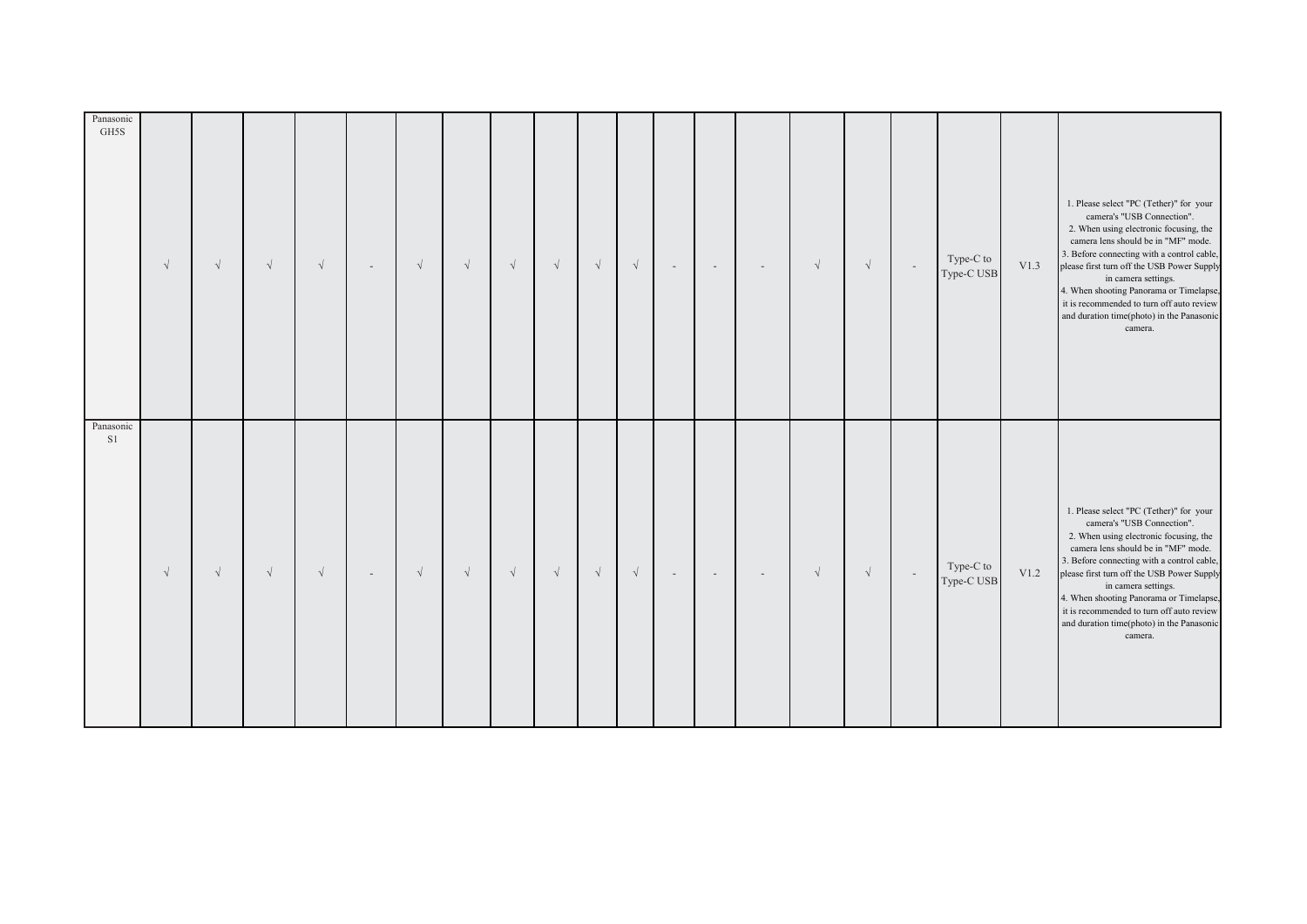| Panasonic<br>S <sub>5</sub> | $\sqrt{ }$ | $\sqrt{}$ | $\sqrt{}$  | $\sqrt{}$  | $\overline{\phantom{a}}$ | $\sqrt{}$ | $\sqrt{ }$ | $\sqrt{ }$ | $\sqrt{}$  | $\sqrt{ }$ | $\sqrt{ }$ | $\sim$ | $\overline{\phantom{a}}$ | $\sim$ | $\sqrt{ }$ | $\sqrt{\phantom{a}}$ | $\sim$ | Type-C to<br>Type-C USB | V1.0  | 1. Please select "PC (Tether)" for your<br>camera's "USB Connection".<br>2. When using electronic focusing, the<br>camera lens should be in "MF" mode.<br>3. Before connecting with a control cable,<br>please first turn off the USB Power Supply<br>in camera settings.<br>4. When shooting Panorama or Timelapse,<br>it is recommended to turn off auto review<br>and duration time(photo) in the Panasonic<br>camera. |
|-----------------------------|------------|-----------|------------|------------|--------------------------|-----------|------------|------------|------------|------------|------------|--------|--------------------------|--------|------------|----------------------|--------|-------------------------|-------|---------------------------------------------------------------------------------------------------------------------------------------------------------------------------------------------------------------------------------------------------------------------------------------------------------------------------------------------------------------------------------------------------------------------------|
| Panasonic<br>SIH            | $\sqrt{ }$ | $\sqrt{}$ | $\sqrt{ }$ | $\sqrt{ }$ | $\sim$                   | $\sqrt{}$ | $\sqrt{ }$ | $\sqrt{ }$ | $\sqrt{ }$ | $\sqrt{ }$ | $\sqrt{ }$ | $\sim$ | $\sim$                   | $\sim$ | $\sqrt{ }$ | $\sqrt{ }$           | $\sim$ | Type-C to<br>Type-C USB | V0.53 | 1. Please select "PC (Tether)" for your<br>camera's "USB Connection".<br>2. When using electronic focusing, the<br>camera lens should be in "MF" mode.<br>3. Before connecting with a control cable,<br>please first turn off the USB Power Supply<br>in camera settings.<br>4. When shooting Panorama or Timelapse,<br>it is recommended to turn off auto review<br>and duration time(photo) in the Panasonic<br>camera. |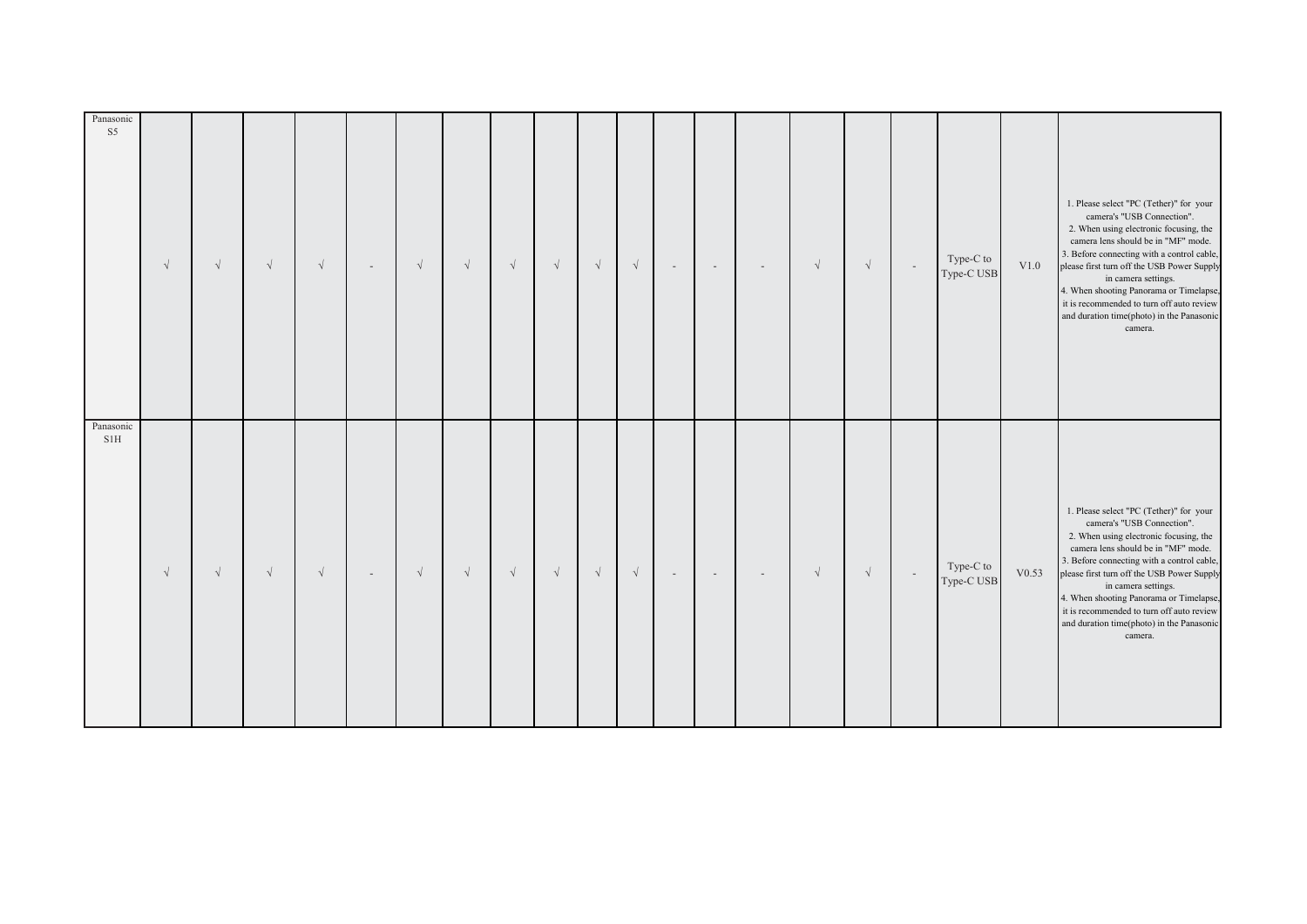| Panasonic<br>DC-BGH1       |           | $\overline{\phantom{a}}$ | $\sqrt{}$  | $\sqrt{ }$ |           | $\sim$    | $\sqrt{ }$ | $\overline{\phantom{a}}$ | $\sim$    | $\sim$    | $\sqrt{\phantom{a}}$ | $\overline{\phantom{a}}$ | $\sim$ | $\sim$ | $\sim$     | $\sqrt{}$ | $\sim$ | Type-C to<br>Type-C USB | V1.0   | 1. In the camera IN/OUT setting, please<br>choose<br>PC (Tether) for the USB mode.                                                                                                                                                                                                                                                                                                                                                                                                                                                        |
|----------------------------|-----------|--------------------------|------------|------------|-----------|-----------|------------|--------------------------|-----------|-----------|----------------------|--------------------------|--------|--------|------------|-----------|--------|-------------------------|--------|-------------------------------------------------------------------------------------------------------------------------------------------------------------------------------------------------------------------------------------------------------------------------------------------------------------------------------------------------------------------------------------------------------------------------------------------------------------------------------------------------------------------------------------------|
| Canon 5D<br>Mark $\rm III$ | $\sqrt{}$ | $\sqrt{}$                | $\sqrt{ }$ | $\sqrt{ }$ | $\sqrt{}$ | $\sqrt{}$ | $\sqrt{ }$ | $\sqrt{}$                | $\sqrt{}$ | $\sqrt{}$ | $\sqrt{ }$           | $\sim$                   | $\sim$ | $\sim$ | $\sqrt{ }$ | $\sqrt{}$ | $\sim$ | Type-C to<br>Mini USB   | V1.3.6 | 1. Please apply electronic follow focus<br>function in AF mode of the lens and live<br>view mode of the camera.<br>2. If using electronic focusing when<br>recording a video, please "Disable" the "<br>Movie Servo AF".<br>3. The Canon DSLR cannot realize the<br>halfway press shutter button to autofocus<br>in Live Preview. If the feature is used, the<br>camera Live Preview mode should be<br>turned off.<br>4. When shooting Panorama or Timelapse,<br>it is recommended to turn off image<br>confirmation in the Canon camera. |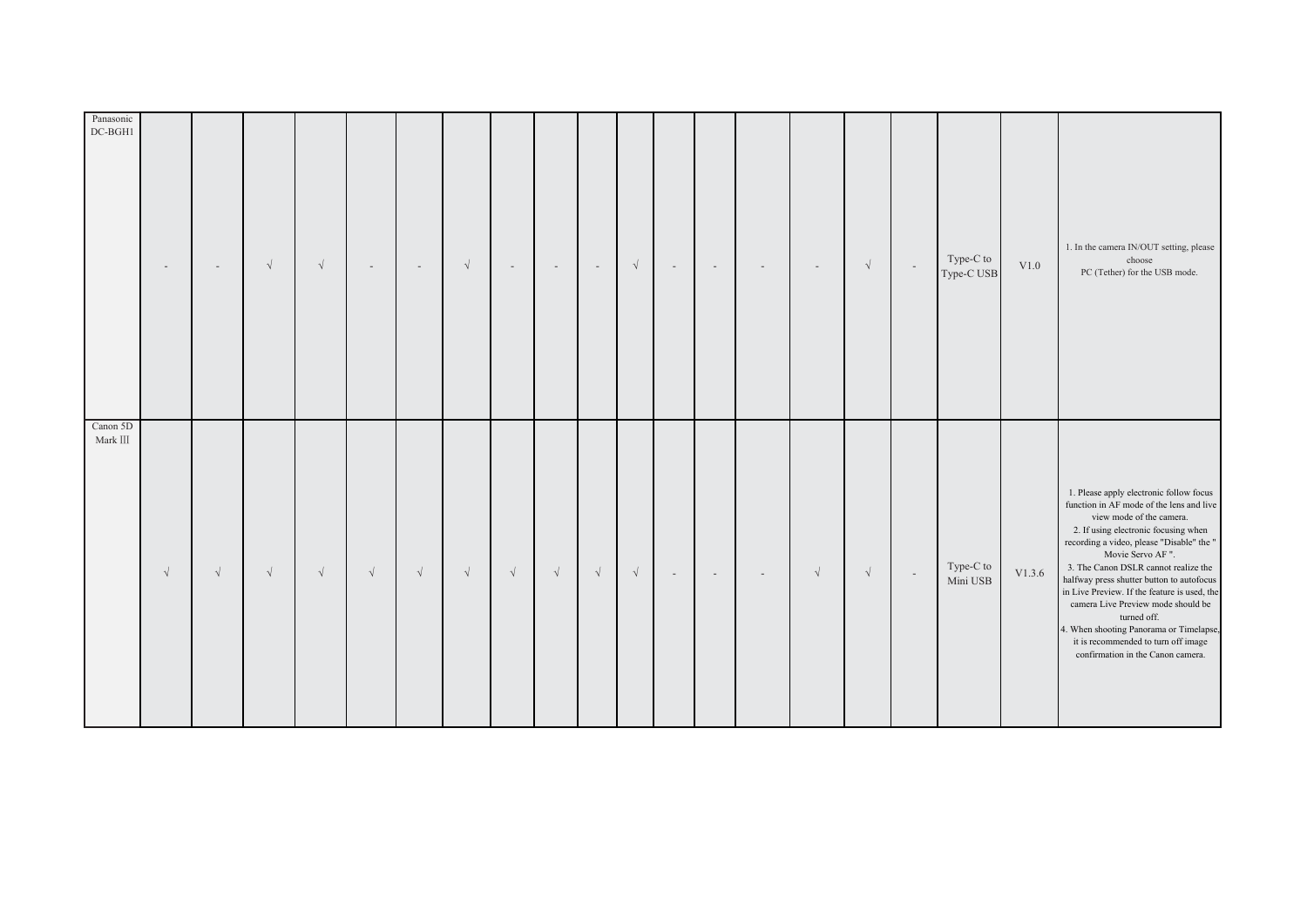| Canon 5D<br>Mark IV | $\sqrt{ }$ | $\sqrt{ }$ | $\sqrt{ }$ | $\sqrt{ }$ | $\sqrt{}$  | $\sqrt{ }$ | $\sqrt{ }$ | $\sqrt{}$ | $\sqrt{ }$ | $\sqrt{}$  | $\sqrt{}$  | $\sim$ | $\overline{\phantom{a}}$ | $\overline{\phantom{a}}$ | $\sqrt{ }$ | $\sqrt{ }$ | $\sim$ | Type-C to<br>Micro USB | V1.0.4 | 1. Please apply electronic follow focus<br>function in AF mode of the lens and live<br>view mode of the camera.<br>2. If using electronic focusing when<br>recording a video, please "Disable" the "<br>Movie Servo AF".<br>3. The Canon DSLR cannot realize the<br>halfway press shutter button to autofocus<br>in Live Preview. If the feature is used, the<br>camera Live Preview mode should be<br>turned off.<br>4. When shooting Panorama or Timelapse,<br>it is recommended to turn off image<br>confirmation in the Canon camera.<br>5. For Canon 5D Mark IV, please switch<br>the shooting mode to photo mode before<br>taking photos. When shooting a video is<br>needed, switch the shooting mode to<br>movie mode. Please turn off your camera<br>before switching modes or the camera may<br>freeze. (In this case please take out the<br>camera batteries and reinstall and turn on<br>the camera again) |
|---------------------|------------|------------|------------|------------|------------|------------|------------|-----------|------------|------------|------------|--------|--------------------------|--------------------------|------------|------------|--------|------------------------|--------|------------------------------------------------------------------------------------------------------------------------------------------------------------------------------------------------------------------------------------------------------------------------------------------------------------------------------------------------------------------------------------------------------------------------------------------------------------------------------------------------------------------------------------------------------------------------------------------------------------------------------------------------------------------------------------------------------------------------------------------------------------------------------------------------------------------------------------------------------------------------------------------------------------------------|
| Canon 5DS           | $\sqrt{ }$ | $\sqrt{ }$ | $\sqrt{ }$ | $\sqrt{ }$ | $\sqrt{ }$ | $\sqrt{}$  | $\sqrt{ }$ | $\sqrt{}$ | $\sqrt{ }$ | $\sqrt{ }$ | $\sqrt{ }$ | $\sim$ | $\sim$                   | $\overline{\phantom{a}}$ | $\sqrt{ }$ | $\sqrt{ }$ | $\sim$ | Type-C to<br>Micro USB | V1.1.1 | 1. Please apply electronic follow focus<br>function in AF mode of the lens and live<br>view mode of the camera.<br>2. If using electronic focusing when<br>recording a video, please "Disable" the "<br>Movie Servo AF ".<br>3. The Canon DSLR cannot realize the<br>halfway press shutter button to autofocus<br>in Live Preview. If the feature is used, the<br>camera Live Preview mode should be<br>turned off.<br>4. When shooting Panorama or Timelapse,<br>it is recommended to turn off image<br>confirmation in the Canon camera.                                                                                                                                                                                                                                                                                                                                                                             |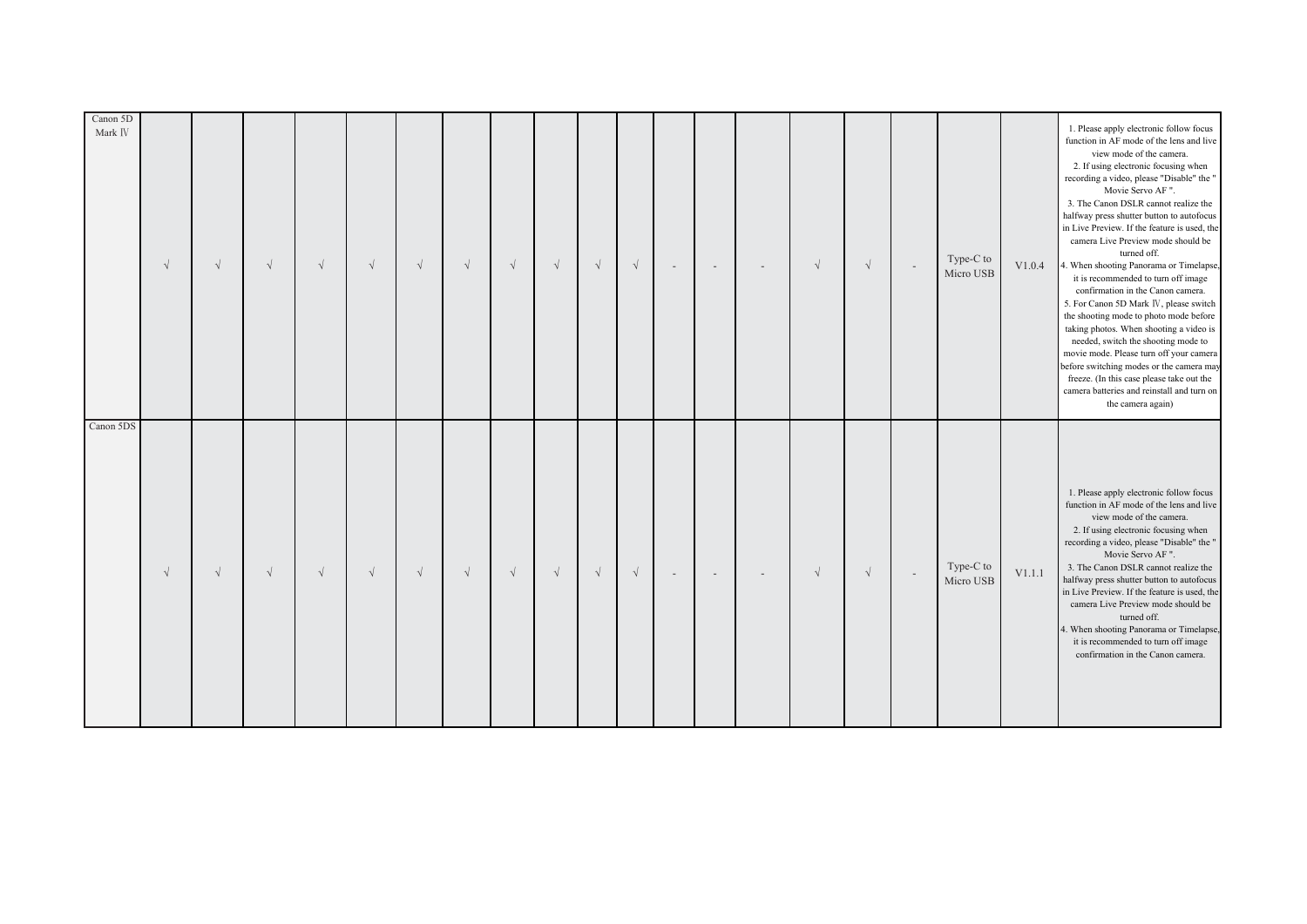| Canon 5DS<br>$\mathbb{R}$ | $\sqrt{ }$ | $\sqrt{}$ | $\sqrt{ }$ | $\sqrt{ }$ | $\sqrt{}$ | $\sqrt{}$ | $\sqrt{}$ | $\sqrt{}$ | $\sqrt{ }$ | $\sqrt{}$ | $\sqrt{ }$ | $\sim$ | $\overline{\phantom{a}}$ | $\overline{\phantom{a}}$ | $\sqrt{ }$ | $\sqrt{ }$ | $\sim$ | Type-C to<br>Micro USB | V1.1.2R | 1. Please apply electronic follow focus<br>function in AF mode of the lens and live<br>view mode of the camera.<br>2. If using electronic focusing when<br>recording a video, please "Disable" the "<br>Movie Servo AF".<br>3. The Canon DSLR cannot realize the<br>halfway press shutter button to autofocus<br>in Live Preview. If the feature is used, the<br>camera Live Preview mode should be<br>turned off.<br>4. When shooting Panorama or Timelapse,<br>it is recommended to turn off image<br>confirmation in the Canon camera. |
|---------------------------|------------|-----------|------------|------------|-----------|-----------|-----------|-----------|------------|-----------|------------|--------|--------------------------|--------------------------|------------|------------|--------|------------------------|---------|-------------------------------------------------------------------------------------------------------------------------------------------------------------------------------------------------------------------------------------------------------------------------------------------------------------------------------------------------------------------------------------------------------------------------------------------------------------------------------------------------------------------------------------------|
| Canon 6D                  |            |           |            |            |           |           |           |           |            |           |            |        |                          |                          |            |            |        | Type-C to<br>Mini USB  | V1.1.8  | 1. Please apply electronic follow focus<br>function in AF mode of the lens and live<br>view mode of the camera.<br>2. If using electronic focusing when<br>recording a video, please "Disable" the "<br>Movie Servo AF".<br>3. The Canon DSLR cannot realize the<br>halfway press shutter button to autofocus<br>in Live Preview. If the feature is used, the<br>camera Live Preview mode should be<br>turned off.<br>4. When shooting Panorama or Timelapse,<br>it is recommended to turn off image<br>confirmation in the Canon camera. |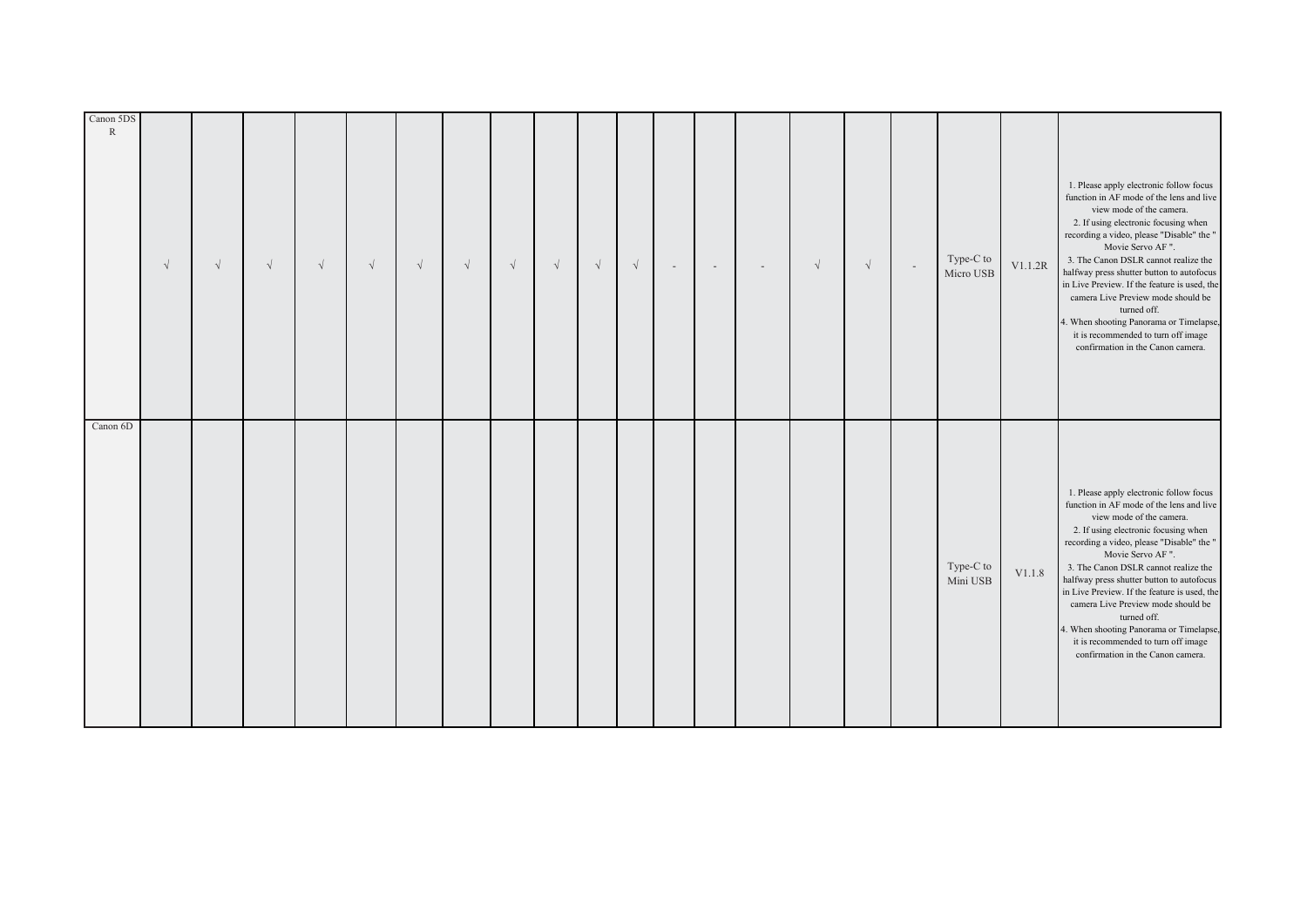| Canon 80D | $\sqrt{ }$ | $\sqrt{ }$ | $\sqrt{ }$ | $\sqrt{ }$ | $\sqrt{}$ | $\sqrt{ }$           | $\sqrt{ }$ | $\sqrt{}$ | $\sqrt{}$ | $\sqrt{}$ | $\sqrt{}$ | $\sim$ | $\overline{\phantom{a}}$ | $\overline{\phantom{a}}$ | $\sqrt{ }$ | $\sqrt{}$  | $\sim$                   | Type-C to<br>Mini USB | V1.0.4 | 1. Please apply electronic follow focus<br>function in AF mode of the lens and live<br>view mode of the camera.<br>2. If using electronic focusing when<br>recording a video, please "Disable" the "<br>Movie Servo AF".<br>3. The Canon DSLR cannot realize the<br>halfway press shutter button to autofocus<br>in Live Preview. If the feature is used, the<br>camera Live Preview mode should be<br>turned off.<br>4. When shooting Panorama or Timelapse,<br>it is recommended to turn off image<br>confirmation in the Canon camera.<br>5. When connecting Canon 6D2 with<br>camera control cable, you can adjust<br>camera parameters via gimbal. Turning on<br>and off the camera would possibly lead to<br>failure in adjusting camera parameters.<br>The issue can be solved by plugging in and<br>out the camera control cable. |
|-----------|------------|------------|------------|------------|-----------|----------------------|------------|-----------|-----------|-----------|-----------|--------|--------------------------|--------------------------|------------|------------|--------------------------|-----------------------|--------|-------------------------------------------------------------------------------------------------------------------------------------------------------------------------------------------------------------------------------------------------------------------------------------------------------------------------------------------------------------------------------------------------------------------------------------------------------------------------------------------------------------------------------------------------------------------------------------------------------------------------------------------------------------------------------------------------------------------------------------------------------------------------------------------------------------------------------------------|
|           | $\sqrt{ }$ | $\sqrt{}$  | $\sqrt{}$  | $\sqrt{ }$ | $\sqrt{}$ | $\sqrt{\phantom{a}}$ | $\sqrt{ }$ | $\sqrt{}$ | $\sqrt{}$ | $\sqrt{}$ | $\sqrt{}$ | $\sim$ | $\sim$                   | $\sim$                   | $\sqrt{ }$ | $\sqrt{ }$ | $\overline{\phantom{a}}$ | Type-C to<br>Mini USB | V1.0.2 | 1. Please apply electronic follow focus<br>function in AF mode of the lens and live<br>view mode of the camera.<br>2. If using electronic focusing when<br>recording a video, please "Disable" the "<br>Movie Servo AF".<br>3. The Canon DSLR cannot realize the<br>halfway press shutter button to autofocus<br>in Live Preview. If the feature is used, the<br>camera Live Preview mode should be<br>turned off.<br>4. When shooting Panorama or Timelapse,<br>it is recommended to turn off image<br>confirmation in the Canon camera.                                                                                                                                                                                                                                                                                                 |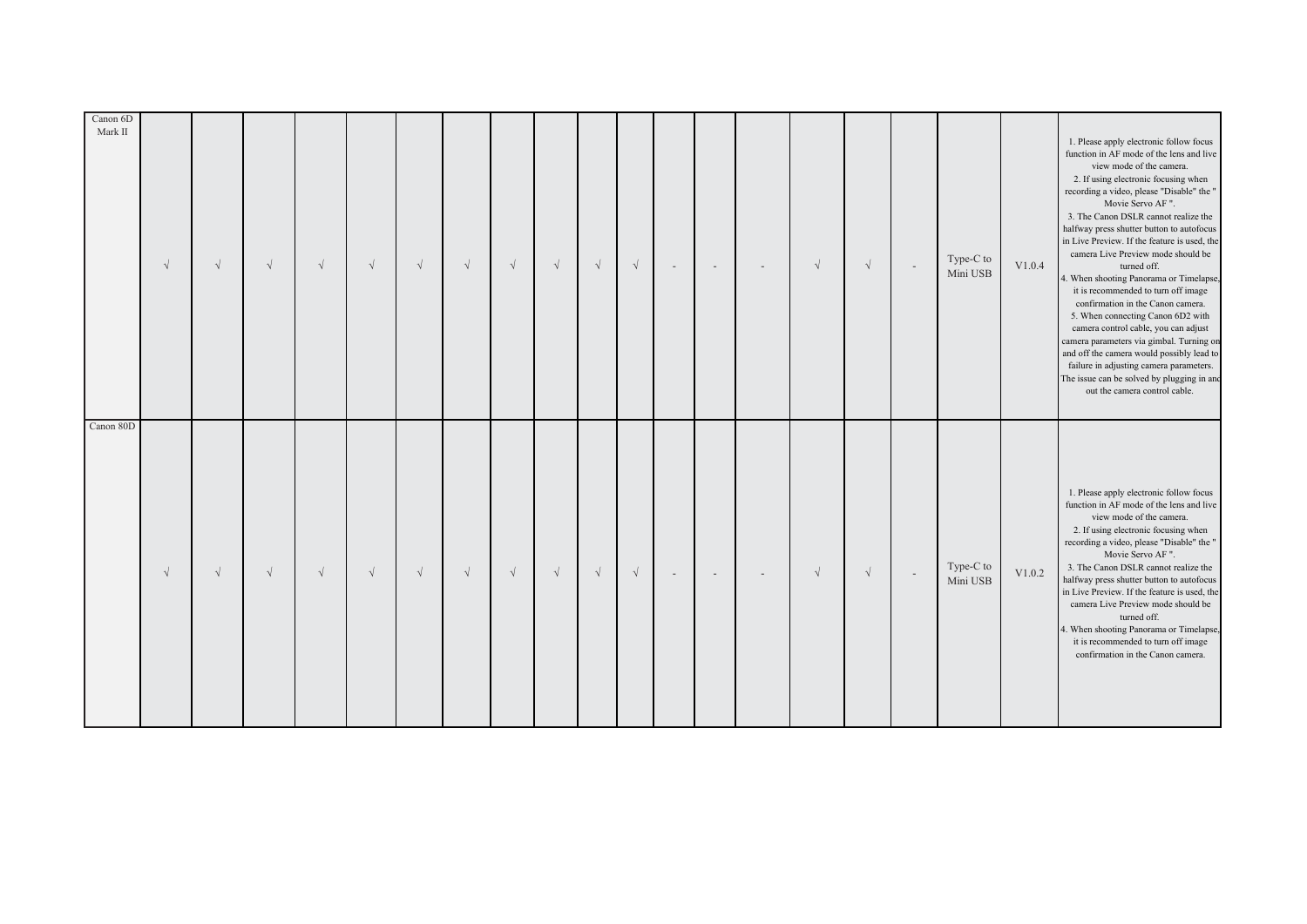| Canon 90D | $\sqrt{ }$ | $\sqrt{ }$ | $\sqrt{ }$ | $\sqrt{ }$ | $\sqrt{ }$ | $\sqrt{ }$ | $\sqrt{ }$ | $\sqrt{}$ | $\sqrt{ }$ | $\sqrt{}$ | $\sqrt{}$            | $\overline{\phantom{a}}$ | $\overline{a}$ | $\overline{\phantom{a}}$ | $\sqrt{}$      | $\sqrt{ }$     |        | Type-C to<br>Micro USB | V1.1.1 | 1. Please apply electronic follow focus<br>function in AF mode of the lens and live<br>view mode of the camera.<br>2. If using electronic focusing when<br>recording a video, please "Disable" the "<br>Movie Servo AF".<br>3. The Canon DSLR cannot realize the<br>halfway press shutter button to autofocus<br>in Live Preview. If the feature is used, the<br>camera Live Preview mode should be<br>turned off.<br>4. When shooting Panorama or Timelapse,<br>it is recommended to turn off image<br>confirmation in the Canon camera.                                                                                                                                                                                                                                                              |
|-----------|------------|------------|------------|------------|------------|------------|------------|-----------|------------|-----------|----------------------|--------------------------|----------------|--------------------------|----------------|----------------|--------|------------------------|--------|--------------------------------------------------------------------------------------------------------------------------------------------------------------------------------------------------------------------------------------------------------------------------------------------------------------------------------------------------------------------------------------------------------------------------------------------------------------------------------------------------------------------------------------------------------------------------------------------------------------------------------------------------------------------------------------------------------------------------------------------------------------------------------------------------------|
| Canon M50 | $\sqrt{ }$ | $\sqrt{}$  | $\sqrt{ }$ | $\sqrt{ }$ |            | $\sqrt{ }$ | $\sqrt{ }$ | $\sqrt{}$ | $\sqrt{ }$ | $\sqrt{}$ | $\sqrt{\phantom{a}}$ | $\sim$                   | $\sim$         |                          | $\overline{a}$ | $\overline{a}$ | $\sim$ | Type-C to<br>Micro USB | V1.0.3 | 1. Please apply electronic follow focus<br>function in AF mode of the lens<br>2. If using electronic focusing when<br>recording a video, please "Disable" the "<br>Movie Servo AF".<br>3. When shooting Panorama or Timelapse,<br>it is recommended to turn off image<br>confirmation in the Canon camera.<br>4. For Canon mirrorless cameras, switch<br>the shooting mode to photo mode before<br>taking photos. When shooting a video is<br>needed, switch the shooting mode to<br>movie mode. Please turn off your camera<br>before switching modes. For EOS<br>$R/RP/R5/R6$ ,<br>shutter release can't be used to control<br>video shooting in photo mode otherwise<br>the camera may freeze. (In this case please<br>take out the camera batteries and reinstall<br>and turn on the camera again) |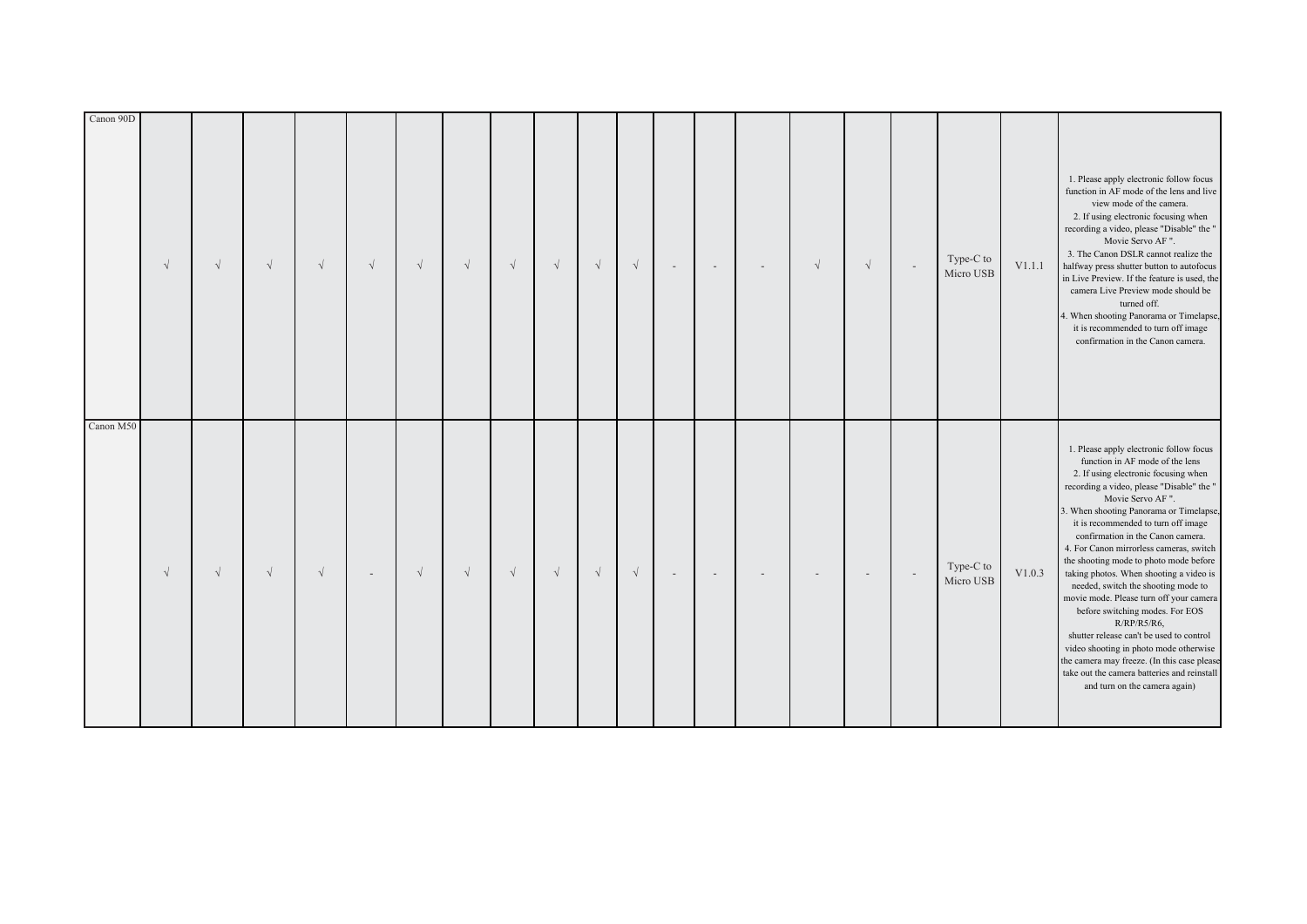| Canon EOS<br>R <sub>5</sub>                                                                                                                                                                                                                                                                                                                                                                                                                                                                                                                                                                                                                                                                                                                                                                             | Canon<br>EOS M6<br>Mark II                                                                                                                                                                                                                                                                                                                                                                                                                                                                                                                                                                                                                                                                                                                                                                           |
|---------------------------------------------------------------------------------------------------------------------------------------------------------------------------------------------------------------------------------------------------------------------------------------------------------------------------------------------------------------------------------------------------------------------------------------------------------------------------------------------------------------------------------------------------------------------------------------------------------------------------------------------------------------------------------------------------------------------------------------------------------------------------------------------------------|------------------------------------------------------------------------------------------------------------------------------------------------------------------------------------------------------------------------------------------------------------------------------------------------------------------------------------------------------------------------------------------------------------------------------------------------------------------------------------------------------------------------------------------------------------------------------------------------------------------------------------------------------------------------------------------------------------------------------------------------------------------------------------------------------|
| $\sqrt{ }$                                                                                                                                                                                                                                                                                                                                                                                                                                                                                                                                                                                                                                                                                                                                                                                              | $\sqrt{ }$                                                                                                                                                                                                                                                                                                                                                                                                                                                                                                                                                                                                                                                                                                                                                                                           |
| $\sqrt{ }$                                                                                                                                                                                                                                                                                                                                                                                                                                                                                                                                                                                                                                                                                                                                                                                              | $\sqrt{ }$                                                                                                                                                                                                                                                                                                                                                                                                                                                                                                                                                                                                                                                                                                                                                                                           |
| $\sqrt{ }$                                                                                                                                                                                                                                                                                                                                                                                                                                                                                                                                                                                                                                                                                                                                                                                              | $\sqrt{ }$                                                                                                                                                                                                                                                                                                                                                                                                                                                                                                                                                                                                                                                                                                                                                                                           |
| $\sqrt{ }$                                                                                                                                                                                                                                                                                                                                                                                                                                                                                                                                                                                                                                                                                                                                                                                              | $\sqrt{ }$                                                                                                                                                                                                                                                                                                                                                                                                                                                                                                                                                                                                                                                                                                                                                                                           |
| $\sim$                                                                                                                                                                                                                                                                                                                                                                                                                                                                                                                                                                                                                                                                                                                                                                                                  | $\sqrt{}$                                                                                                                                                                                                                                                                                                                                                                                                                                                                                                                                                                                                                                                                                                                                                                                            |
| $\sqrt{}$                                                                                                                                                                                                                                                                                                                                                                                                                                                                                                                                                                                                                                                                                                                                                                                               | $\sqrt{}$                                                                                                                                                                                                                                                                                                                                                                                                                                                                                                                                                                                                                                                                                                                                                                                            |
| $\sqrt{ }$                                                                                                                                                                                                                                                                                                                                                                                                                                                                                                                                                                                                                                                                                                                                                                                              | $\sqrt{ }$                                                                                                                                                                                                                                                                                                                                                                                                                                                                                                                                                                                                                                                                                                                                                                                           |
| $\sqrt{ }$                                                                                                                                                                                                                                                                                                                                                                                                                                                                                                                                                                                                                                                                                                                                                                                              | $\sqrt{ }$                                                                                                                                                                                                                                                                                                                                                                                                                                                                                                                                                                                                                                                                                                                                                                                           |
| $\sqrt{ }$                                                                                                                                                                                                                                                                                                                                                                                                                                                                                                                                                                                                                                                                                                                                                                                              | $\sqrt{ }$                                                                                                                                                                                                                                                                                                                                                                                                                                                                                                                                                                                                                                                                                                                                                                                           |
| $\sqrt{ }$                                                                                                                                                                                                                                                                                                                                                                                                                                                                                                                                                                                                                                                                                                                                                                                              | $\sqrt{ }$                                                                                                                                                                                                                                                                                                                                                                                                                                                                                                                                                                                                                                                                                                                                                                                           |
| $\sqrt{}$                                                                                                                                                                                                                                                                                                                                                                                                                                                                                                                                                                                                                                                                                                                                                                                               | $\sqrt{}$                                                                                                                                                                                                                                                                                                                                                                                                                                                                                                                                                                                                                                                                                                                                                                                            |
| $\overline{\phantom{a}}$                                                                                                                                                                                                                                                                                                                                                                                                                                                                                                                                                                                                                                                                                                                                                                                |                                                                                                                                                                                                                                                                                                                                                                                                                                                                                                                                                                                                                                                                                                                                                                                                      |
| $\overline{\phantom{a}}$                                                                                                                                                                                                                                                                                                                                                                                                                                                                                                                                                                                                                                                                                                                                                                                | $\overline{\phantom{a}}$                                                                                                                                                                                                                                                                                                                                                                                                                                                                                                                                                                                                                                                                                                                                                                             |
| $\overline{\phantom{a}}$                                                                                                                                                                                                                                                                                                                                                                                                                                                                                                                                                                                                                                                                                                                                                                                |                                                                                                                                                                                                                                                                                                                                                                                                                                                                                                                                                                                                                                                                                                                                                                                                      |
| $\sqrt{ }$                                                                                                                                                                                                                                                                                                                                                                                                                                                                                                                                                                                                                                                                                                                                                                                              |                                                                                                                                                                                                                                                                                                                                                                                                                                                                                                                                                                                                                                                                                                                                                                                                      |
| $\sqrt{ }$                                                                                                                                                                                                                                                                                                                                                                                                                                                                                                                                                                                                                                                                                                                                                                                              | $\sqrt{}$                                                                                                                                                                                                                                                                                                                                                                                                                                                                                                                                                                                                                                                                                                                                                                                            |
| $\sim$                                                                                                                                                                                                                                                                                                                                                                                                                                                                                                                                                                                                                                                                                                                                                                                                  | $\sim$                                                                                                                                                                                                                                                                                                                                                                                                                                                                                                                                                                                                                                                                                                                                                                                               |
| Type-C to<br>Type-C USB                                                                                                                                                                                                                                                                                                                                                                                                                                                                                                                                                                                                                                                                                                                                                                                 | Type-C to<br>Type-C USB                                                                                                                                                                                                                                                                                                                                                                                                                                                                                                                                                                                                                                                                                                                                                                              |
| V1.10                                                                                                                                                                                                                                                                                                                                                                                                                                                                                                                                                                                                                                                                                                                                                                                                   | V1.1.1                                                                                                                                                                                                                                                                                                                                                                                                                                                                                                                                                                                                                                                                                                                                                                                               |
| 1. Please apply electronic follow focus<br>function in AF mode of the lens<br>2. If using electronic focusing when<br>recording a video, please "Disable" the "<br>Movie Servo AF ".<br>3. When shooting Panorama or Timelapse,<br>it is recommended to turn off image<br>confirmation in the Canon camera.<br>4. For Canon mirrorless cameras, switch<br>the shooting mode to photo mode before<br>taking photos. When shooting a video is<br>needed, switch the shooting mode to<br>movie mode. Please turn off your camera<br>before switching modes. For EOS<br>$R/RP/R5/R6$ ,<br>shutter release can't be used to control<br>video shooting in photo mode otherwise<br>the camera may freeze. (In this case please<br>take out the camera batteries and reinstall<br>and turn on the camera again) | 1. Please apply electronic follow focus<br>function in AF mode of the lens<br>2. If using electronic focusing when<br>recording a video, please "Disable" the "<br>Movie Servo AF ".<br>3. When shooting Panorama or Timelapse,<br>it is recommended to turn off image<br>confirmation in the Canon camera.<br>4. For Canon mirrorless cameras, switch<br>the shooting mode to photo mode before<br>taking photos. When shooting a video is<br>needed, switch the shooting mode to<br>movie mode. Please turn off your camera<br>before switching modes. For EOS<br>R/RP/R5/R6.<br>shutter release can't be used to control<br>video shooting in photo mode otherwise<br>the camera may freeze. (In this case please<br>take out the camera batteries and reinstall<br>and turn on the camera again) |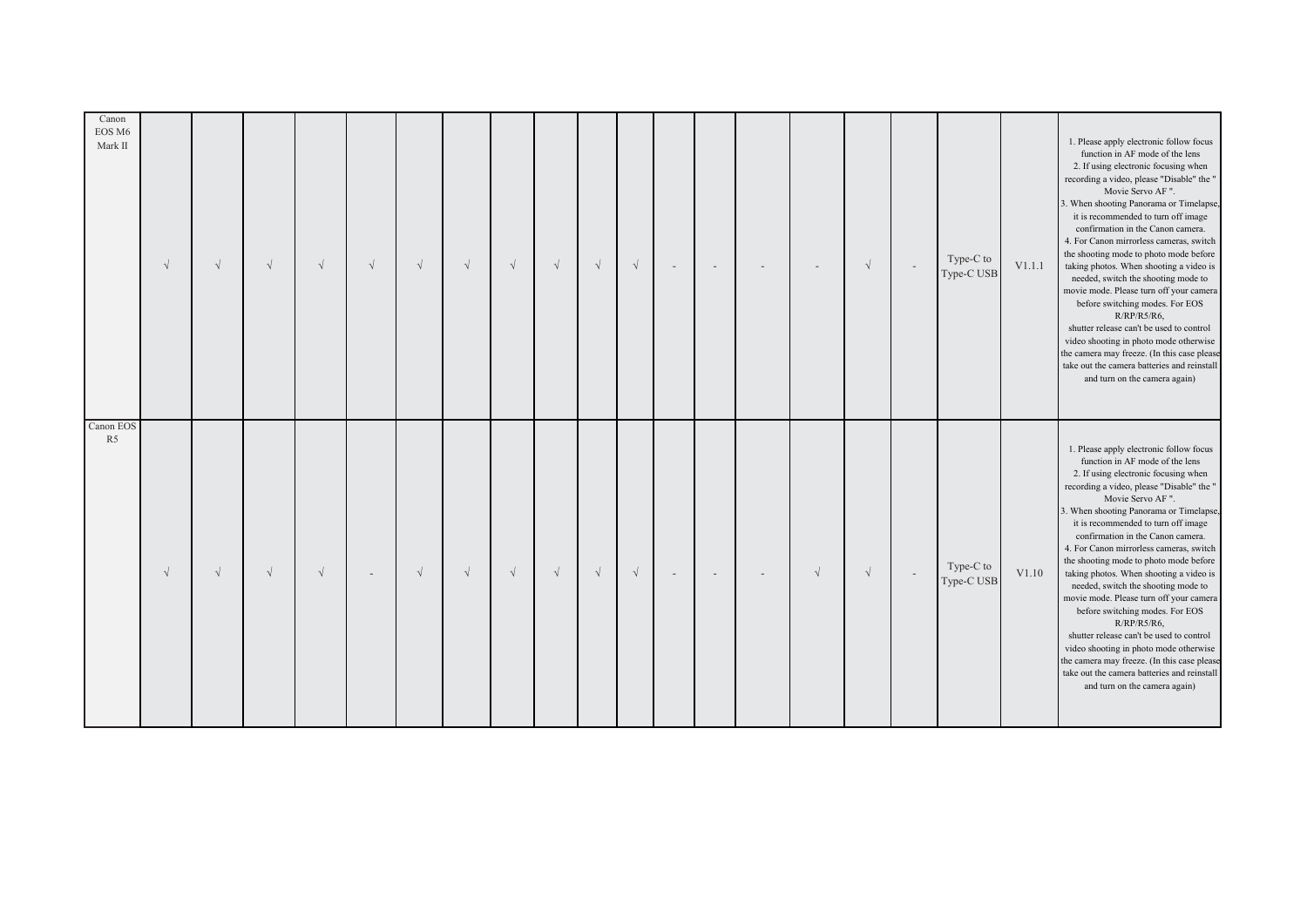| Canon EOS<br>$\mathbb{R}$                                                                                                                                                                                                                                                                                                                                                                                                                                                                                                                                                                                                                                                                                                                                                                               | Canon EOS<br>R <sub>6</sub>                                                                                                                                                                                                                                                                                                                                                                                                                                                                                                                                                                                                                                                                                                                                                                             |
|---------------------------------------------------------------------------------------------------------------------------------------------------------------------------------------------------------------------------------------------------------------------------------------------------------------------------------------------------------------------------------------------------------------------------------------------------------------------------------------------------------------------------------------------------------------------------------------------------------------------------------------------------------------------------------------------------------------------------------------------------------------------------------------------------------|---------------------------------------------------------------------------------------------------------------------------------------------------------------------------------------------------------------------------------------------------------------------------------------------------------------------------------------------------------------------------------------------------------------------------------------------------------------------------------------------------------------------------------------------------------------------------------------------------------------------------------------------------------------------------------------------------------------------------------------------------------------------------------------------------------|
| $\sqrt{ }$                                                                                                                                                                                                                                                                                                                                                                                                                                                                                                                                                                                                                                                                                                                                                                                              | $\sqrt{ }$                                                                                                                                                                                                                                                                                                                                                                                                                                                                                                                                                                                                                                                                                                                                                                                              |
| $\sqrt{ }$                                                                                                                                                                                                                                                                                                                                                                                                                                                                                                                                                                                                                                                                                                                                                                                              | $\sqrt{}$                                                                                                                                                                                                                                                                                                                                                                                                                                                                                                                                                                                                                                                                                                                                                                                               |
| $\sqrt{ }$                                                                                                                                                                                                                                                                                                                                                                                                                                                                                                                                                                                                                                                                                                                                                                                              | $\sqrt{ }$                                                                                                                                                                                                                                                                                                                                                                                                                                                                                                                                                                                                                                                                                                                                                                                              |
| $\sqrt{ }$                                                                                                                                                                                                                                                                                                                                                                                                                                                                                                                                                                                                                                                                                                                                                                                              | $\sqrt{ }$                                                                                                                                                                                                                                                                                                                                                                                                                                                                                                                                                                                                                                                                                                                                                                                              |
|                                                                                                                                                                                                                                                                                                                                                                                                                                                                                                                                                                                                                                                                                                                                                                                                         | $\sim$                                                                                                                                                                                                                                                                                                                                                                                                                                                                                                                                                                                                                                                                                                                                                                                                  |
| $\sqrt{}$                                                                                                                                                                                                                                                                                                                                                                                                                                                                                                                                                                                                                                                                                                                                                                                               | $\sqrt{ }$                                                                                                                                                                                                                                                                                                                                                                                                                                                                                                                                                                                                                                                                                                                                                                                              |
| $\sqrt{ }$                                                                                                                                                                                                                                                                                                                                                                                                                                                                                                                                                                                                                                                                                                                                                                                              | $\sqrt{ }$                                                                                                                                                                                                                                                                                                                                                                                                                                                                                                                                                                                                                                                                                                                                                                                              |
| $\sqrt{ }$                                                                                                                                                                                                                                                                                                                                                                                                                                                                                                                                                                                                                                                                                                                                                                                              | $\sqrt{ }$                                                                                                                                                                                                                                                                                                                                                                                                                                                                                                                                                                                                                                                                                                                                                                                              |
| $\sqrt{ }$                                                                                                                                                                                                                                                                                                                                                                                                                                                                                                                                                                                                                                                                                                                                                                                              | $\sqrt{ }$                                                                                                                                                                                                                                                                                                                                                                                                                                                                                                                                                                                                                                                                                                                                                                                              |
| $\sqrt{}$                                                                                                                                                                                                                                                                                                                                                                                                                                                                                                                                                                                                                                                                                                                                                                                               | $\sqrt{}$                                                                                                                                                                                                                                                                                                                                                                                                                                                                                                                                                                                                                                                                                                                                                                                               |
| $\sqrt{\phantom{a}}$                                                                                                                                                                                                                                                                                                                                                                                                                                                                                                                                                                                                                                                                                                                                                                                    | $\sqrt{\phantom{a}}$                                                                                                                                                                                                                                                                                                                                                                                                                                                                                                                                                                                                                                                                                                                                                                                    |
| $\sim$                                                                                                                                                                                                                                                                                                                                                                                                                                                                                                                                                                                                                                                                                                                                                                                                  | $\overline{\phantom{a}}$                                                                                                                                                                                                                                                                                                                                                                                                                                                                                                                                                                                                                                                                                                                                                                                |
| $\sim$                                                                                                                                                                                                                                                                                                                                                                                                                                                                                                                                                                                                                                                                                                                                                                                                  | $\sim$                                                                                                                                                                                                                                                                                                                                                                                                                                                                                                                                                                                                                                                                                                                                                                                                  |
| $\sim$                                                                                                                                                                                                                                                                                                                                                                                                                                                                                                                                                                                                                                                                                                                                                                                                  | $\overline{\phantom{a}}$                                                                                                                                                                                                                                                                                                                                                                                                                                                                                                                                                                                                                                                                                                                                                                                |
| $\sqrt{ }$                                                                                                                                                                                                                                                                                                                                                                                                                                                                                                                                                                                                                                                                                                                                                                                              | $\sqrt{}$                                                                                                                                                                                                                                                                                                                                                                                                                                                                                                                                                                                                                                                                                                                                                                                               |
| $\sqrt{ }$                                                                                                                                                                                                                                                                                                                                                                                                                                                                                                                                                                                                                                                                                                                                                                                              | $\sqrt{ }$                                                                                                                                                                                                                                                                                                                                                                                                                                                                                                                                                                                                                                                                                                                                                                                              |
| $\sim$                                                                                                                                                                                                                                                                                                                                                                                                                                                                                                                                                                                                                                                                                                                                                                                                  | $\overline{\phantom{a}}$                                                                                                                                                                                                                                                                                                                                                                                                                                                                                                                                                                                                                                                                                                                                                                                |
| Type-C to<br>Type-C USB                                                                                                                                                                                                                                                                                                                                                                                                                                                                                                                                                                                                                                                                                                                                                                                 | Type-C to<br>Type-C USB                                                                                                                                                                                                                                                                                                                                                                                                                                                                                                                                                                                                                                                                                                                                                                                 |
| V1.3.0                                                                                                                                                                                                                                                                                                                                                                                                                                                                                                                                                                                                                                                                                                                                                                                                  | V1.3.1                                                                                                                                                                                                                                                                                                                                                                                                                                                                                                                                                                                                                                                                                                                                                                                                  |
| 1. Please apply electronic follow focus<br>function in AF mode of the lens<br>2. If using electronic focusing when<br>recording a video, please "Disable" the "<br>Movie Servo AF ".<br>3. When shooting Panorama or Timelapse,<br>it is recommended to turn off image<br>confirmation in the Canon camera.<br>4. For Canon mirrorless cameras, switch<br>the shooting mode to photo mode before<br>taking photos. When shooting a video is<br>needed, switch the shooting mode to<br>movie mode. Please turn off your camera<br>before switching modes. For EOS<br>$R/RP/R5/R6$ ,<br>shutter release can't be used to control<br>video shooting in photo mode otherwise<br>the camera may freeze. (In this case please<br>take out the camera batteries and reinstall<br>and turn on the camera again) | 1. Please apply electronic follow focus<br>function in AF mode of the lens<br>2. If using electronic focusing when<br>recording a video, please "Disable" the "<br>Movie Servo AF ".<br>3. When shooting Panorama or Timelapse,<br>it is recommended to turn off image<br>confirmation in the Canon camera.<br>4. For Canon mirrorless cameras, switch<br>the shooting mode to photo mode before<br>taking photos. When shooting a video is<br>needed, switch the shooting mode to<br>movie mode. Please turn off your camera<br>before switching modes. For EOS<br>$R/RP/R5/R6$ ,<br>shutter release can't be used to control<br>video shooting in photo mode otherwise<br>the camera may freeze. (In this case please<br>take out the camera batteries and reinstall<br>and turn on the camera again) |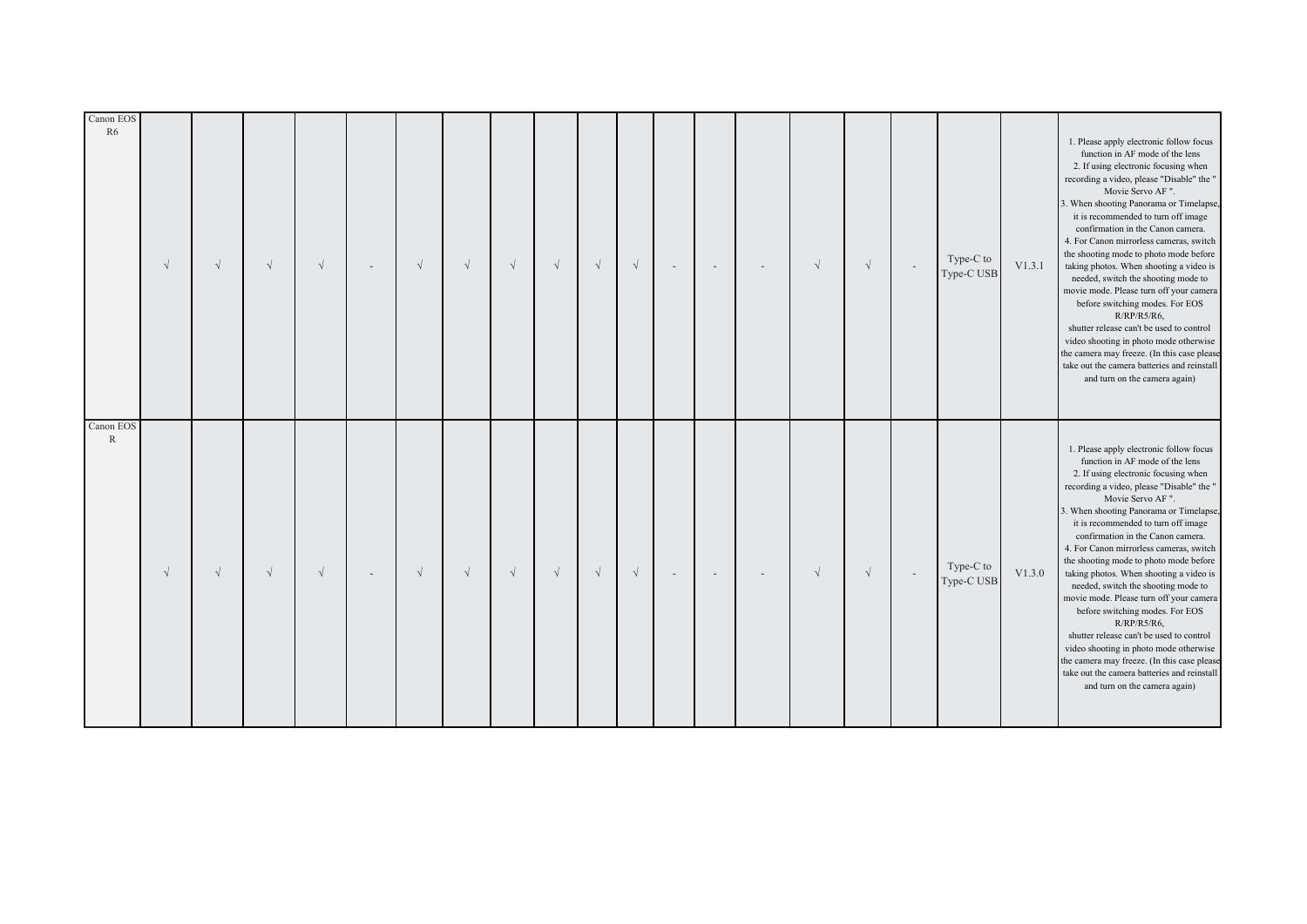| Canon EOS<br>RP | $\sqrt{ }$ | $\sqrt{ }$ | $\sqrt{ }$ | $\sqrt{ }$ |        | $\sqrt{ }$ | $\sqrt{ }$ | $\sqrt{ }$ | $\sqrt{}$  | $\sqrt{}$ | $\sqrt{}$ | $\sim$ | $\overline{\phantom{a}}$ | $\overline{\phantom{a}}$ | $\sqrt{ }$ | $\sqrt{ }$ | $\sim$ | Type-C to<br>Type-C USB | V1.3.0 | 1. Please apply electronic follow focus<br>function in AF mode of the lens<br>2. If using electronic focusing when<br>recording a video, please "Disable" the "<br>Movie Servo AF".<br>3. When shooting Panorama or Timelapse,<br>it is recommended to turn off image<br>confirmation in the Canon camera.<br>4. For Canon mirrorless cameras, switch<br>the shooting mode to photo mode before<br>taking photos. When shooting a video is<br>needed, switch the shooting mode to<br>movie mode. Please turn off your camera<br>before switching modes. For EOS<br>$R/RP/R5/R6$ ,<br>shutter release can't be used to control<br>video shooting in photo mode otherwise<br>the camera may freeze. (In this case please<br>take out the camera batteries and reinstall<br>and turn on the camera again) |
|-----------------|------------|------------|------------|------------|--------|------------|------------|------------|------------|-----------|-----------|--------|--------------------------|--------------------------|------------|------------|--------|-------------------------|--------|--------------------------------------------------------------------------------------------------------------------------------------------------------------------------------------------------------------------------------------------------------------------------------------------------------------------------------------------------------------------------------------------------------------------------------------------------------------------------------------------------------------------------------------------------------------------------------------------------------------------------------------------------------------------------------------------------------------------------------------------------------------------------------------------------------|
| Nikon D850      | $\sqrt{ }$ | $\sqrt{}$  | $\sqrt{ }$ | $\sqrt{ }$ | $\sim$ | $\sqrt{ }$ | $\sqrt{ }$ | $\sqrt{}$  | $\sqrt{ }$ | $\sqrt{}$ | $\sqrt{}$ | $\sim$ | $\sim$                   | $\sim$                   | $\sqrt{ }$ | $\sqrt{ }$ | $\sim$ | Type-C to<br>Micro USB  | V1.11  | 1. When using electronic focusing, the<br>camera<br>lens should be in A(AF) mode and select<br>$AF-S$<br>or AF-C in focusing mode.<br>2. Nikon cameras don't support electronic<br>focusing when recording.<br>3. When shooting Panorama or Timelapse,<br>it is recommended to turn off image<br>review in the Nikon camera to reduce<br>system latency.<br>4. The "Real-time Preview" feature is for<br>users to switch between electronic<br>viewfinder and optical viewfinder in DSLF<br>by single-clicking the LV button of the<br>gimbal.                                                                                                                                                                                                                                                         |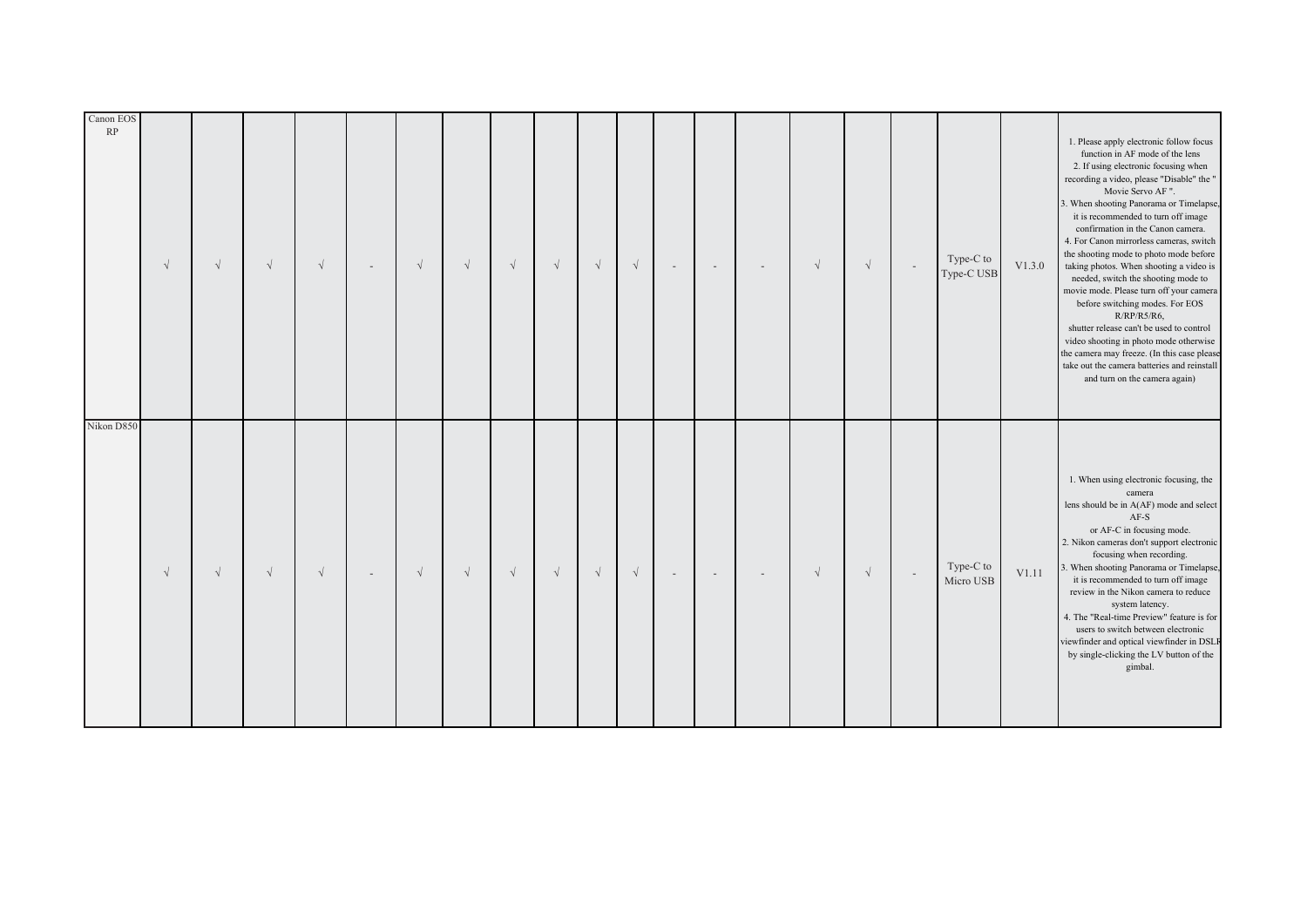| Nikon D780 | $\sqrt{ }$ | $\sqrt{}$ | $\sqrt{}$  | $\sqrt{ }$ | $\sim$ | $\sqrt{ }$ | $\sqrt{ }$ | $\sqrt{}$ | $\sqrt{}$ | $\sqrt{\phantom{a}}$ | $\sqrt{\phantom{a}}$ | $\sim$ | $\overline{\phantom{a}}$ | $\sim$ | $\sqrt{ }$ | $\sqrt{}$  | $\sim$ | Type-C to<br>Type-C USB | $\rm V1.01$ | 1. When using electronic focusing, the<br>camera<br>lens should be in A(AF) mode and select<br>$\rm AF\text{-}S$<br>or AF-C in focusing mode.<br>2. Nikon cameras don't support electronic<br>focusing when recording.<br>3. When shooting Panorama or Timelapse,<br>it is recommended to turn off image<br>review in the Nikon camera to reduce<br>system latency.<br>4. The "Real-time Preview" feature is for<br>users to switch between electronic<br>viewfinder and optical viewfinder in DSLF<br>by single-clicking the LV button of the<br>gimbal. |
|------------|------------|-----------|------------|------------|--------|------------|------------|-----------|-----------|----------------------|----------------------|--------|--------------------------|--------|------------|------------|--------|-------------------------|-------------|-----------------------------------------------------------------------------------------------------------------------------------------------------------------------------------------------------------------------------------------------------------------------------------------------------------------------------------------------------------------------------------------------------------------------------------------------------------------------------------------------------------------------------------------------------------|
| Nikon Z5   | $\sqrt{ }$ | $\sqrt{}$ | $\sqrt{ }$ | $\sqrt{ }$ | $\sim$ | $\sqrt{}$  | $\sqrt{ }$ | $\sqrt{}$ | $\sqrt{}$ | $\sqrt{}$            | $\sqrt{ }$           | $\sim$ | $\sim$                   | $\sim$ | $\sqrt{ }$ | $\sqrt{ }$ | $\sim$ | Type-C to<br>Type-C USB | V1.00       | 1. When using electronic focusing, the<br>camera<br>lens should be in A(AF) mode and select<br>$AF-S$<br>or AF-C in focusing mode.<br>2. Nikon cameras don't support electronic<br>focusing when recording.<br>3. When shooting Panorama or Timelapse,<br>it is recommended to turn off image<br>review in the Nikon camera to reduce<br>system latency.                                                                                                                                                                                                  |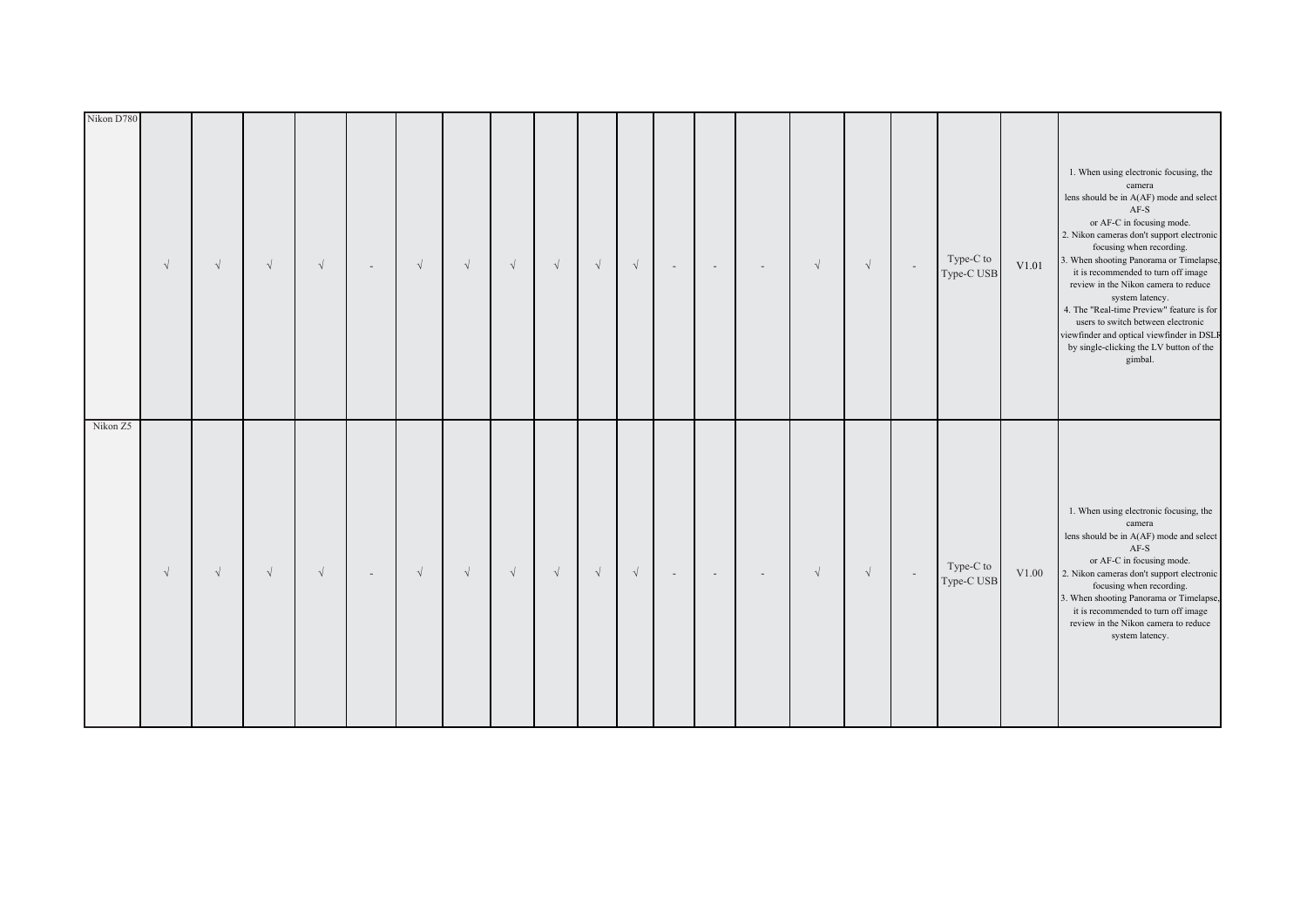| Nikon Z6    | $\sqrt{}$ | $\sqrt{}$ | $\sqrt{ }$ | $\sqrt{}$  | $\sim$ | $\sqrt{ }$ | $\sqrt{ }$ | $\sqrt{}$  | $\sqrt{}$ | $\sqrt{\phantom{a}}$ | $\sqrt{\phantom{a}}$ | $\sim$ | $\overline{\phantom{a}}$ | $\sim$ | $\sqrt{ }$ | $\sqrt{\phantom{a}}$ | $\sim$ | Type-C to<br>Type-C USB | V3.00 | 1. When using electronic focusing, the<br>camera<br>lens should be in A(AF) mode and select<br>$AF-S$<br>or AF-C in focusing mode.<br>2. Nikon cameras don't support electronic<br>focusing when recording.<br>3. When shooting Panorama or Timelapse,<br>it is recommended to turn off image<br>review in the Nikon camera to reduce<br>system latency. |
|-------------|-----------|-----------|------------|------------|--------|------------|------------|------------|-----------|----------------------|----------------------|--------|--------------------------|--------|------------|----------------------|--------|-------------------------|-------|----------------------------------------------------------------------------------------------------------------------------------------------------------------------------------------------------------------------------------------------------------------------------------------------------------------------------------------------------------|
| Nikon Z6 II | $\sqrt{}$ | $\sqrt{}$ | $\sqrt{ }$ | $\sqrt{ }$ | $\sim$ | $\sqrt{}$  | $\sqrt{ }$ | $\sqrt{ }$ | $\sqrt{}$ | $\sqrt{}$            | $\sqrt{ }$           | $\sim$ | $\sim$                   | $\sim$ | $\sqrt{ }$ | $\sqrt{}$            | $\sim$ | Type-C to<br>Type-C USB | V1.00 | 1. When using electronic focusing, the<br>camera<br>lens should be in A(AF) mode and select<br>$AF-S$<br>or AF-C in focusing mode.<br>2. Nikon cameras don't support electronic<br>focusing when recording.<br>3. When shooting Panorama or Timelapse,<br>it is recommended to turn off image<br>review in the Nikon camera to reduce<br>system latency. |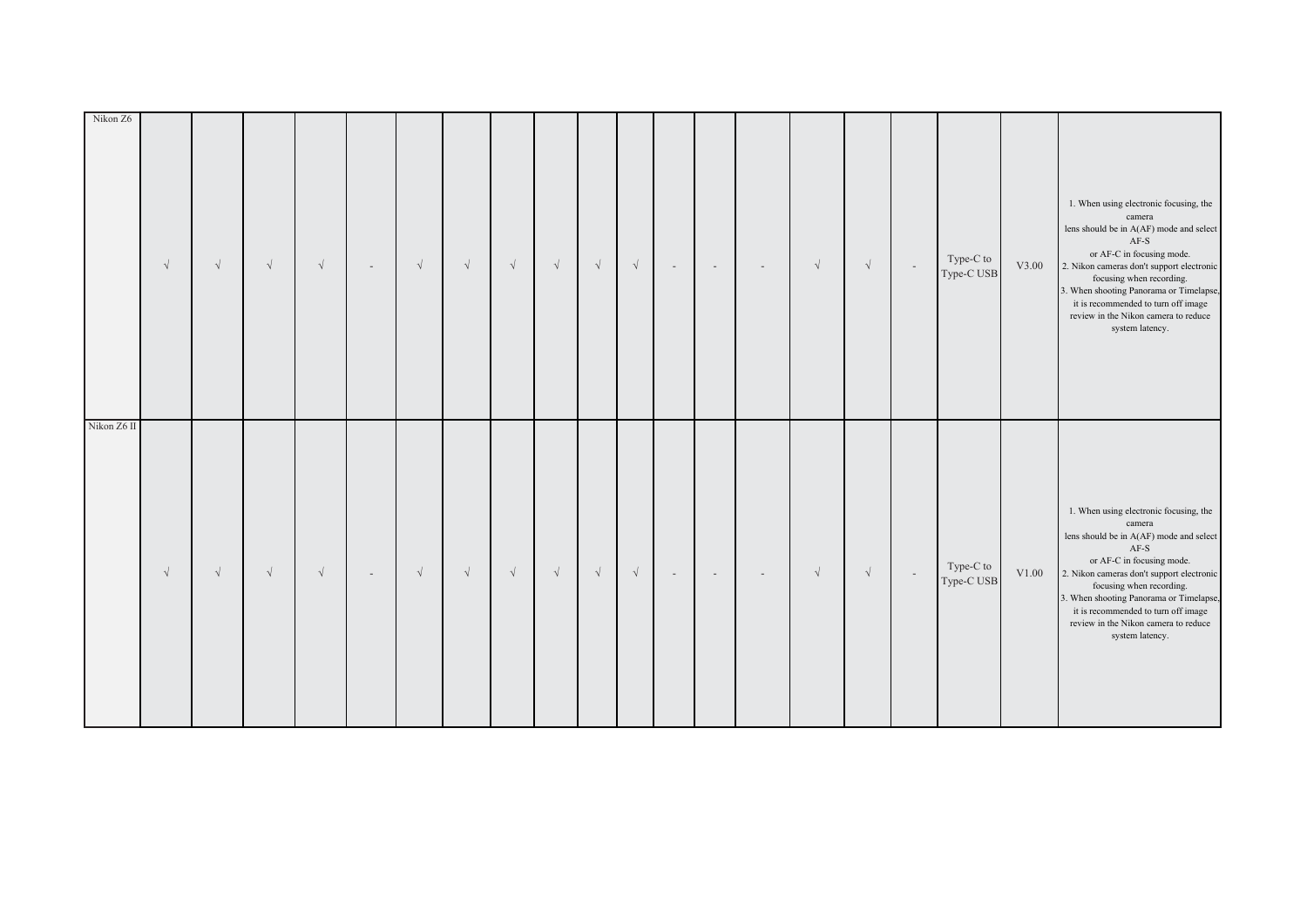| Nikon Z7    | $\sqrt{}$ | $\sqrt{}$ | $\sqrt{ }$ | $\sqrt{}$  | $\sim$ | $\sqrt{ }$ | $\sqrt{ }$ | $\sqrt{}$  | $\sqrt{}$ | $\sqrt{\phantom{a}}$ | $\sqrt{\phantom{a}}$ | $\sim$ | $\overline{\phantom{a}}$ | $\sim$ | $\sqrt{ }$ | $\sqrt{\phantom{a}}$ | $\sim$ | Type-C to<br>Type-C USB | V2.01 | 1. When using electronic focusing, the<br>camera<br>lens should be in A(AF) mode and select<br>$AF-S$<br>or AF-C in focusing mode.<br>2. Nikon cameras don't support electronic<br>focusing when recording.<br>3. When shooting Panorama or Timelapse,<br>it is recommended to turn off image<br>review in the Nikon camera to reduce<br>system latency. |
|-------------|-----------|-----------|------------|------------|--------|------------|------------|------------|-----------|----------------------|----------------------|--------|--------------------------|--------|------------|----------------------|--------|-------------------------|-------|----------------------------------------------------------------------------------------------------------------------------------------------------------------------------------------------------------------------------------------------------------------------------------------------------------------------------------------------------------|
| Nikon Z7 II | $\sqrt{}$ | $\sqrt{}$ | $\sqrt{ }$ | $\sqrt{ }$ | $\sim$ | $\sqrt{}$  | $\sqrt{ }$ | $\sqrt{ }$ | $\sqrt{}$ | $\sqrt{}$            | $\sqrt{ }$           | $\sim$ | $\sim$                   | $\sim$ | $\sqrt{ }$ | $\sqrt{}$            | $\sim$ | Type-C to<br>Type-C USB | V1.00 | 1. When using electronic focusing, the<br>camera<br>lens should be in A(AF) mode and select<br>$AF-S$<br>or AF-C in focusing mode.<br>2. Nikon cameras don't support electronic<br>focusing when recording.<br>3. When shooting Panorama or Timelapse,<br>it is recommended to turn off image<br>review in the Nikon camera to reduce<br>system latency. |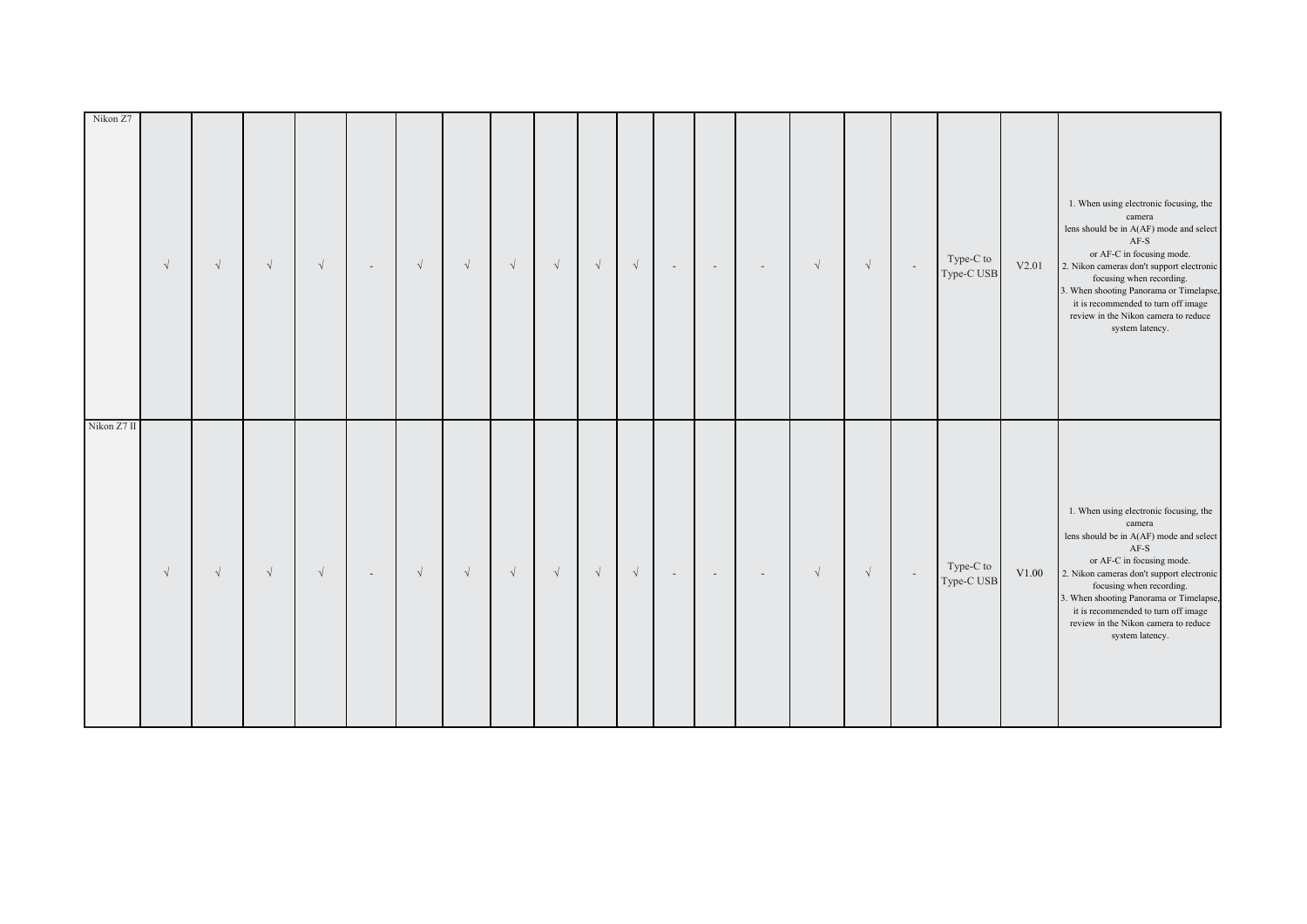| Nikon Z50 | $\sqrt{}$  | $\sqrt{}$  | $\sqrt{\phantom{a}}$ | $\sqrt{}$  | $\sim$ | $\sqrt{ }$               | $\sqrt{ }$     | $\sqrt{}$  | $\sqrt{}$  | $\sqrt{\phantom{a}}$     | $\sqrt{\phantom{a}}$     | $\overline{\phantom{a}}$ | $\sim$                   | $\overline{\phantom{a}}$ | $\sqrt{ }$ | $\sqrt{}$  | $\sim$ | Type-C to<br>Micro USB  | V1.00 | 1. When using electronic focusing, the<br>camera<br>lens should be in A(AF) mode and select<br>$AF-S$<br>or AF-C in focusing mode.<br>2. Nikon cameras don't support electronic<br>focusing when recording.<br>3. When shooting Panorama or Timelapse,<br>it is recommended to turn off image<br>review in the Nikon camera to reduce<br>system latency. |
|-----------|------------|------------|----------------------|------------|--------|--------------------------|----------------|------------|------------|--------------------------|--------------------------|--------------------------|--------------------------|--------------------------|------------|------------|--------|-------------------------|-------|----------------------------------------------------------------------------------------------------------------------------------------------------------------------------------------------------------------------------------------------------------------------------------------------------------------------------------------------------------|
| Nikon Zfc | $\sqrt{ }$ | $\sqrt{ }$ | $\sqrt{ }$           | $\sqrt{ }$ |        | $\overline{\phantom{a}}$ | $\overline{a}$ | $\sqrt{ }$ | $\sqrt{ }$ | $\overline{\phantom{a}}$ | $\overline{\phantom{a}}$ |                          | $\overline{\phantom{a}}$ | $\overline{\phantom{a}}$ | $\sqrt{ }$ | $\sqrt{ }$ | $\sim$ | Type-C to<br>Type-C USB | V1.00 | 1. When using electronic focusing, the<br>camera<br>lens should be in A(AF) mode and select<br>$AF-S$<br>or AF-C in focusing mode.<br>2. Nikon cameras don't support electronic<br>focusing when recording.<br>3. When shooting Panorama or Timelapse,<br>it is recommended to turn off image<br>review in the Nikon camera to reduce<br>system latency. |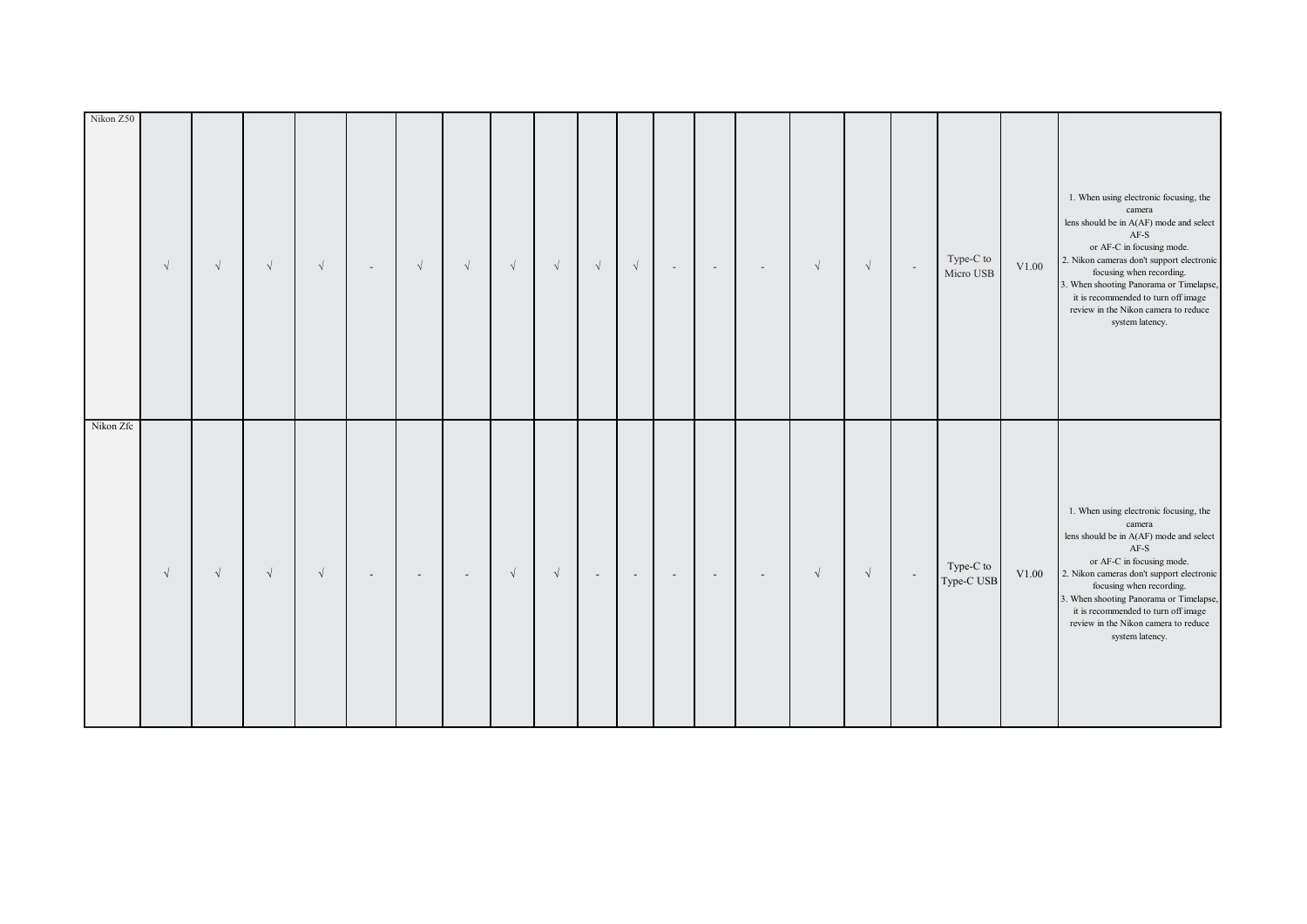| Fujifilm X-<br>T <sub>3</sub> | $\sqrt{ }$ | $\sqrt{}$  | $\sqrt{}$  | $\sqrt{ }$ | $\overline{a}$ | $\sqrt{ }$ | $\overline{\phantom{a}}$ | $\sim$ | $\sim$                   | $\sqrt{ }$ | $\sqrt{}$ | $\overline{\phantom{a}}$ | $\overline{\phantom{a}}$ | $\overline{\phantom{a}}$ | $\sqrt{ }$ | $\overline{\phantom{a}}$ |        | Type-C to<br>Type-C USB | V3.10 | 1. Please set the "connection mode"<br>into "USB TETHER shooting auto"<br>for camera connection settings.<br>2. In Photo mode of Fujifilm, camera<br>parameter control from camera is disabled<br>and you can only adjust camera<br>parameters via gimbal. Press LV button of<br>gimbal to resume parameter control of<br>your camera and press LV button again to<br>return to<br>gimbal control; Fujifilm doesn't support<br>saving photos in RAW format. |
|-------------------------------|------------|------------|------------|------------|----------------|------------|--------------------------|--------|--------------------------|------------|-----------|--------------------------|--------------------------|--------------------------|------------|--------------------------|--------|-------------------------|-------|-------------------------------------------------------------------------------------------------------------------------------------------------------------------------------------------------------------------------------------------------------------------------------------------------------------------------------------------------------------------------------------------------------------------------------------------------------------|
| Fujifilm X-<br>T <sub>4</sub> | $\sqrt{ }$ | $\sqrt{ }$ | $\sqrt{ }$ | $\sqrt{ }$ | $\sim$         | $\sqrt{ }$ | $\overline{\phantom{a}}$ | $\sim$ | $\overline{\phantom{a}}$ | $\sqrt{ }$ | $\sqrt{}$ | $\sim$                   | $\sim$                   | $\overline{\phantom{a}}$ | $\sqrt{ }$ | $\sim$                   | $\sim$ | Type-C to<br>Type-C USB | V1.01 | 1. Please set the "connection mode"<br>into "USB TETHER shooting auto"<br>for camera connection settings.<br>2. In Photo mode of Fujifilm, camera<br>parameter control from camera is disabled<br>and you can only adjust camera<br>parameters via gimbal. Press LV button of<br>gimbal to resume parameter control of<br>your camera and press LV button again to<br>return to<br>gimbal control; Fujifilm doesn't support<br>saving photos in RAW format. |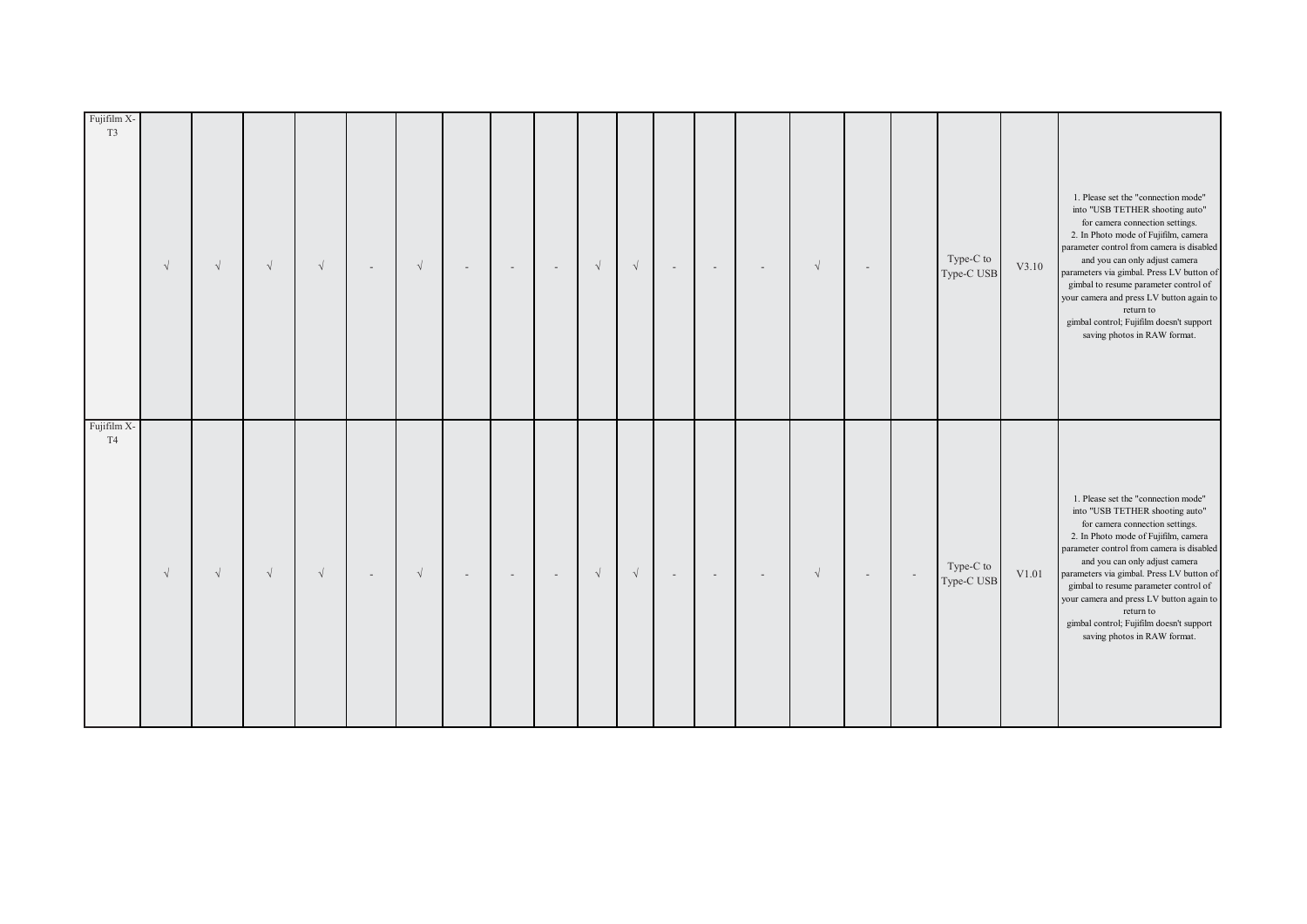| Fujifilm X-<br>T30 | $\overline{\phantom{a}}$ |        |            |            |           |          |            |                          |            |                          |                          |        |                          |        |                          | $\overline{\phantom{a}}$ |        | Type-C to<br>Type-C USB              | V1.30   | 1. Please set the "connection mode"<br>into "USB TETHER shooting auto"<br>for camera connection settings.<br>2. In Photo mode of Fujifilm, camera<br>parameter control from camera is disabled<br>and you can only adjust camera<br>parameters via gimbal. Press LV button of<br>gimbal to resume parameter control of<br>your camera and press LV button again to<br>return to<br>gimbal control; Fujifilm doesn't support<br>saving photos in RAW format. |
|--------------------|--------------------------|--------|------------|------------|-----------|----------|------------|--------------------------|------------|--------------------------|--------------------------|--------|--------------------------|--------|--------------------------|--------------------------|--------|--------------------------------------|---------|-------------------------------------------------------------------------------------------------------------------------------------------------------------------------------------------------------------------------------------------------------------------------------------------------------------------------------------------------------------------------------------------------------------------------------------------------------------|
| <b>ZCAME2</b>      |                          |        | $\sqrt{ }$ | $\sqrt{ }$ |           |          |            | $\overline{\phantom{a}}$ | $\sqrt{ }$ | $\overline{\phantom{a}}$ | $\sqrt{ }$               |        |                          |        |                          |                          |        | Type-C to<br>Type-C USB              | V0.95.0 | 1. Click [MENU], select [connect] and set<br>[USB]<br>to [serial]; Set [serial] to [controller].                                                                                                                                                                                                                                                                                                                                                            |
| <b>BMPCC 4K</b>    | $\overline{a}$           | $\sim$ | $\sqrt{}$  | $\sqrt{}$  | $\bar{a}$ | $\omega$ | $\sqrt{ }$ | $\mathcal{L}^{\pm}$      | $\sqrt{}$  | $\overline{\phantom{a}}$ | $\sqrt{ }$               | $\sim$ | $\overline{\phantom{a}}$ | $\sim$ | $\sim$                   | $\sqrt{ }$               | $\sim$ | Type-C to<br>Type-C USB<br>Type-C to | V7.3    |                                                                                                                                                                                                                                                                                                                                                                                                                                                             |
| <b>BMPCC 6K</b>    |                          |        | $\sqrt{}$  | $\sqrt{ }$ |           |          | $\sqrt{ }$ | $\overline{\phantom{a}}$ | $\sqrt{}$  |                          | $\sqrt{\phantom{a}}$     |        |                          |        | $\overline{\phantom{a}}$ | $\sqrt{ }$               |        | Type-C USB<br>Type-C to              | V6.9.1  |                                                                                                                                                                                                                                                                                                                                                                                                                                                             |
| SIGMA fp           | $\sqrt{}$                |        | $\sqrt{}$  |            |           |          |            |                          |            |                          | $\overline{\phantom{a}}$ |        |                          |        | $\sqrt{}$                |                          |        | Type-C USB                           | V2.00   |                                                                                                                                                                                                                                                                                                                                                                                                                                                             |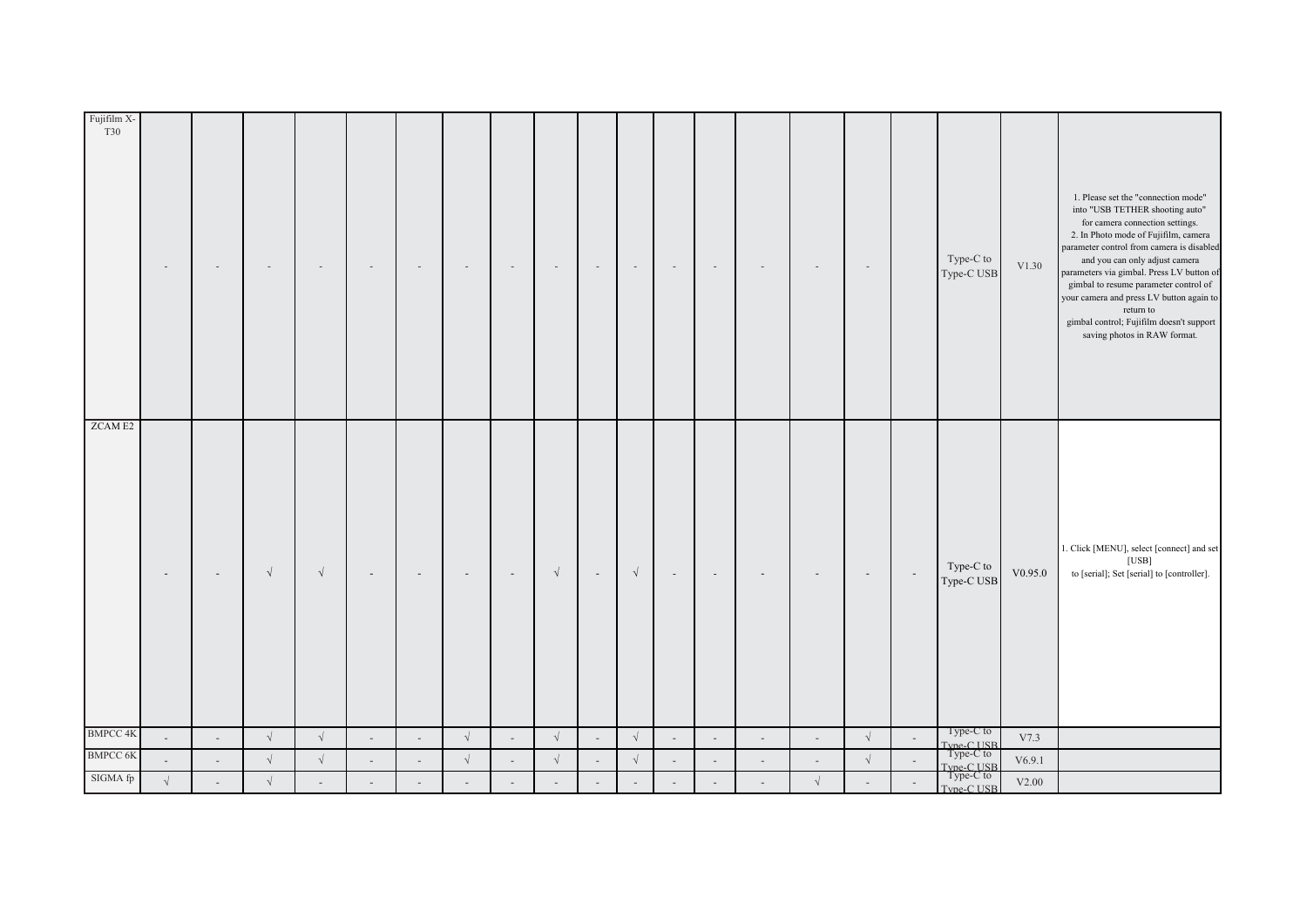## Note:

1. This table will be updated in line with firmware update and is subject to change without prior notice;

2. For Sony cameras, after connecting gimbal and camera with control cable, Please first power on the gimbal and then the camera. Make sure the camera has sufficient power to operate. Optical zoom control is available on the gimbal when used with motorized lens. Digital zoom control is available on the gimbal when used with non‐motorized lens. Please select zoom option in your camera's settings;

3. When shooting Panorama or Timelapse, it is recommended to turn off the camera's auto review (Sony), image confirmation (Canon), auto review (Panasonic), image review (Nikon) to reduce system latency.

4. The Canon DSLR cannot realize the halfway press shutter button to autofocus in Live Preview. If the feature is used, the camera Live Preview mode should be turned off.

5. Before connecting Panasonic G9 with <sup>a</sup> control cable, please first turn off the USB Power Supply in camera settings